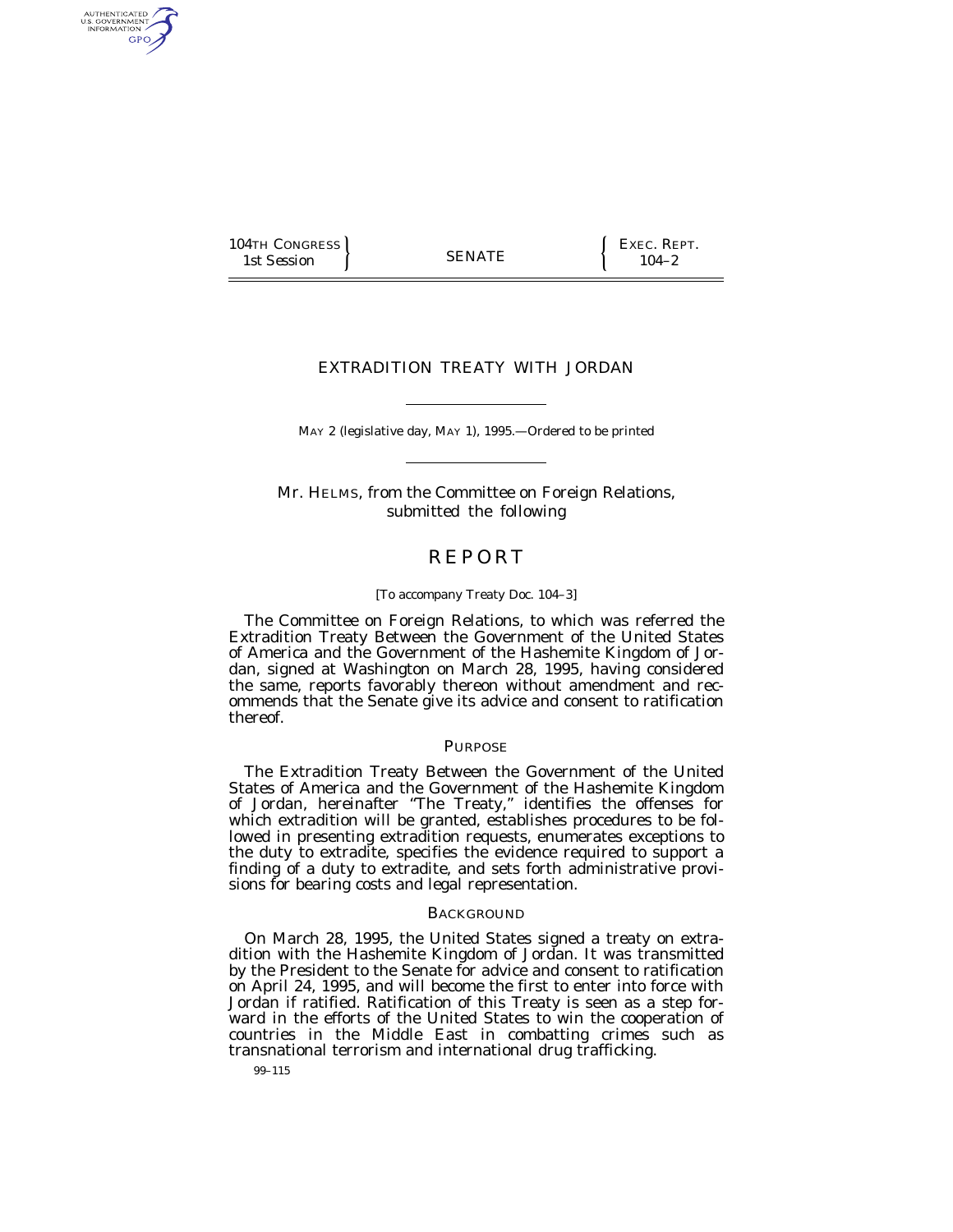The United States currently has extradition treaties in force with nearly one hundred countries which enable the United States to extradite fugitives to other countries and to request that other countries extradite fugitives to the United States. These treaties play an increasingly important role in law enforcement as modern transportation has enabled criminals to operate on an international scale and to flee more easily from country to country. In March 1995, for example, the United States received 51 requests from treaty partners for surrender of fugitives found in this country, and the United States requested the extradition of 45 fugitives from other countries.

It is anticipated that the Treaty, if ratified, will be implemented in the United States pursuant to the procedural framework provided by Title 18, United States Code, Section 3184 et seq. No new implementing legislation will be needed. Jordan has its own internal legislation on extradition that will apply to U.S. requests under the Treaty.

## MAJOR PROVISIONS

In general, many of the provisions contained in the Extradition Treaty with Jordan find precedent in other U.S. extradition treaties. There are some variations, however, and some of the key pro-

visions are outlined below.<br>Article 2 defines extraditable offenses solely in terms of dual criminality. Defining extraditable offenses generically, rather than through an exclusive listing of crimes, broadens the scope of cooperation and obviates the need to renegotiate treaties to add new offenses to a list of extraditable crimes. A drawback of the exclusive dual criminality approach is that there may not be a complete congruence of elements of similar criminal offenses in different legal systems. Paragraph 3 of article 2 contains common provisions designed to focus on the criminality of the underlying acts instead<br>of on the terminology used in describing various offenses.

Article 2 also provides for the inclusion of (1) ancillary mis-<br>demeanors and (2) attempts and conspiracies. This in effect creates an exception to the dual criminality rule. Further, the inclusion of all extraterritorial crimes, once an extraditable offense is proved, is viewed as a useful tool in obtaining perpetrators of such transnational crimes as drug dealing and terrorism. *Article 4* sets out the political offense exception to extraditable

crimes. The provision is in keeping with the trend toward narrowing the scope of the political offense exception to exclude certain universally condemned crimes that are the subject of multilateral agreements. Under these agreements, covering such crimes as hostage taking, air hijacking, aircraft sabotage, and attacks on internationally protected persons, a party State must either prosecute a person accused of a covered crime or extradite the person for trial elsewhere. Attacks on a head of State or his or her family also are generally excluded from political offenses. The Jordan Treaty is consistent with this approach and Jordan is party to the major international agreements on sabotage, terrorism, narco-trafficking and similar universally condemned crimes.

Though the Jordan Treaty narrows the political offense exception somewhat, it does not do so to the same extent as certain recently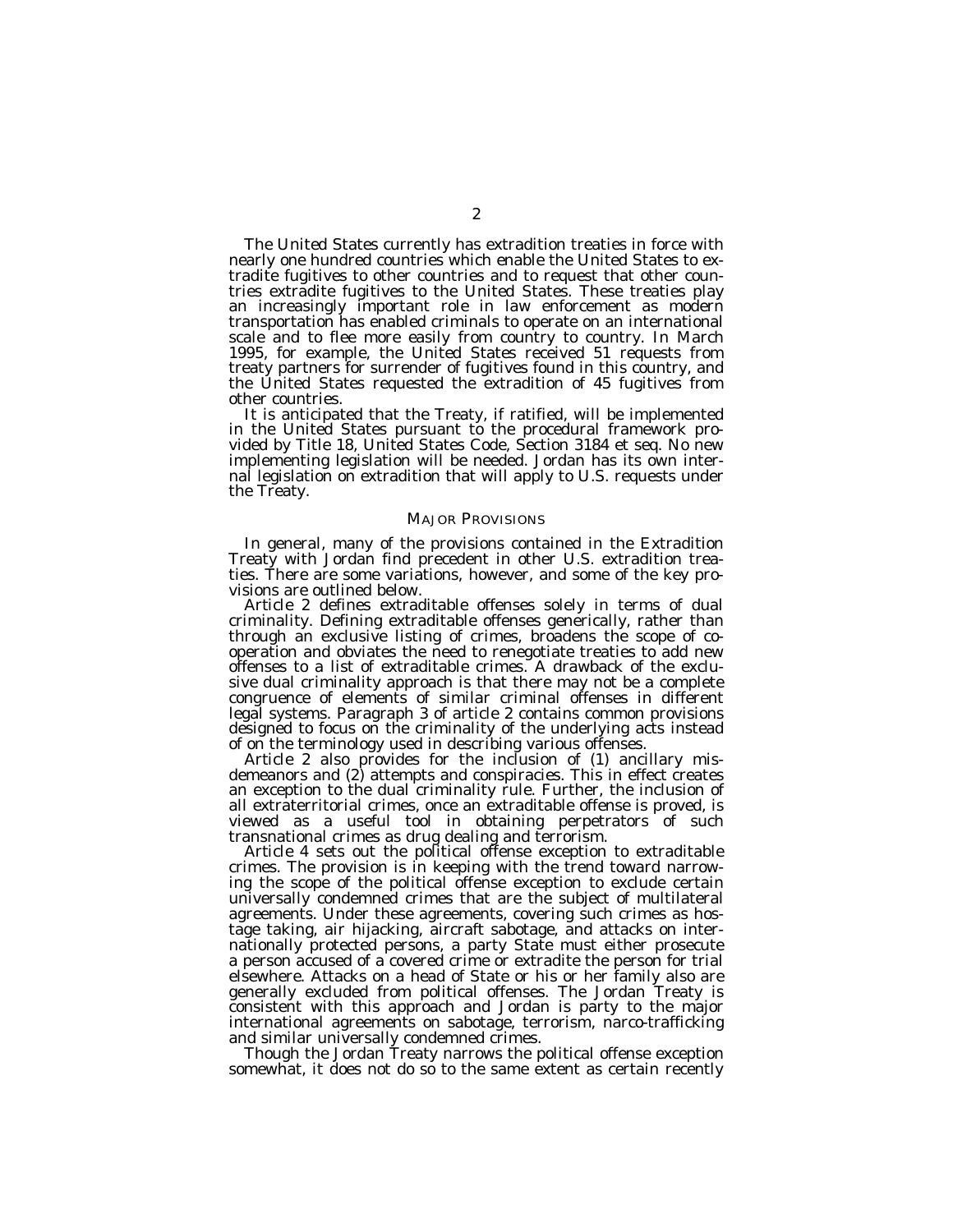concluded treaties with democratic allies, such as in the 1986 trea-

Article 5 addresses prior prosecution and bars extradition for an offense for which the person sought has been convicted or acquitted in the Requested State. Because the restriction is limited to offenses and not acts, it appears that extradition may be permissible where extradition is sought for a different offense arising from the same pattern of conduct that was the basis of the Requested State

prosecution.<br>Like many recent treaties, the Jordan Treaty states that extradition is not precluded for offenses which the Requested State has investigated or begun and then dropped prosecution. Unlike some recent treaties, the Jordan Treaty does not permit discretionary de-

nials of extradition in such cases.<br>Article  $\theta$  permits extradition regardless of the applicable statutes *Article 6* permits extradition regardless of the applicable statutes of limitation. Although there is precedent for this provision, it is uncommon as most treaties bar extradition if the statute of limitation in the Requesting State has lapsed. Under this Treaty, objections would be raised at trial after extradition has been completed.<br>Article 15 authorizes both the seizure and surrender of tangible

evidence of the offense for which extradition is granted. The Treaty does not, however, constitute an independent legal basis for seizing and surrendering evidence.

Article 21 states that the Treaty will apply to offenses committed prior to the date it enters into force. This provision does not violate *ex post facto* protection under the Constitution as that provision applies only to punishing acts that were not criminal when committed, not to transferring a defendant for acts that were criminal when committed but for which no transfer agreement then existed. This retroactivity provision is of the broadest type but is common in many treaties concluded during the past 15 years.

## COMMITTEE COMMENTS

The Committee on Foreign Relations recommends Senate advice and consent to ratification of the Extradition Treaty between the Government of the United States and the Government of the Hashemite Kingdom of Jordan. If ratified, the Treaty will be the first extradition treaty ever concluded between the United States and Jordan. The Treaty will enhance the U.S.-Jordan law enforcement relationship by enabling greater cooperation between the two Governments in the combat of crime.

The form and content of the Treaty is fairly typical of other extradition treaties recently concluded by the United States. Subject to the terms of the Treaty, the Parties agree to extradite to one another fugitives who have been accused or convicted of committing an offense punishable by both Parties by deprivation of liberty or other form of detention for more than 1 year, or by a more severe penalty. The Committee endorses this type of ''dual criminality'' clause, rather than a list of specific offenses, as it obviates the need for the Parties to agree on particular offenses that will be extraditable or to amend the treaty as new criminal offenses are developed by the Parties.

The Treaty provides that extradition shall not be refused based on the nationality of the person sought, and that a decision wheth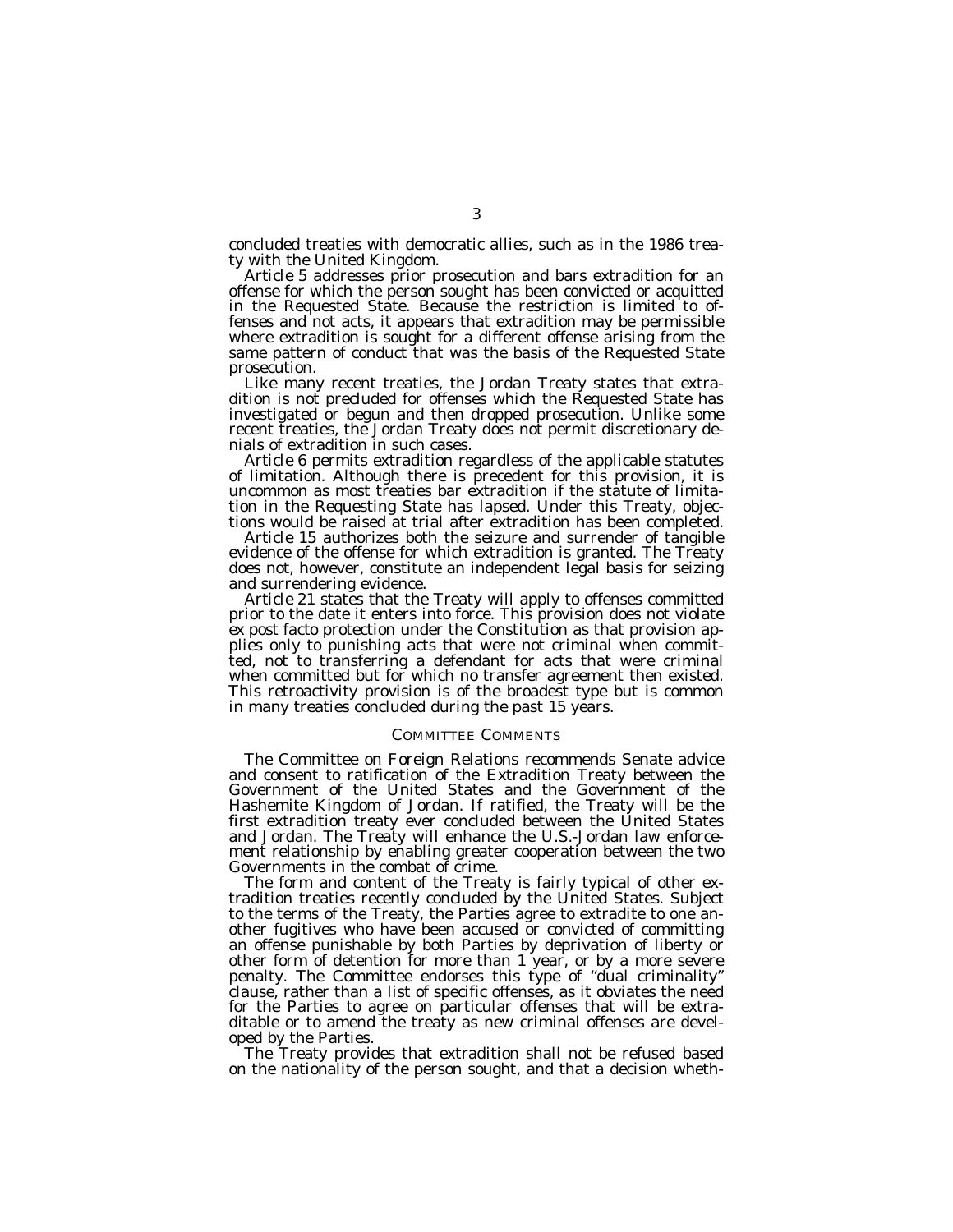er to grant a request for extradition shall be made without regard to provisions of the law of either Contracting State concerning statutes of limitation on the extraditable offense. The Treaty also provides for the provisional arrest and detention of fugitives pending receipt by the competent authority of the Requested State of a fully documented extradition request. It specifies the procedures to govern the surrender and return of fugitives, and also provides for the temporary surrender of fugitives incarcerated in one State to stand trial on other charges in the courts of the other State. The Committee notes that the Treaty is retroactive, and, if ratified, will permit the extradition of persons charged with offenses committed before as well as after the Treaty enters into force.

The Committee supports ratification of the Treaty as it is a posi-<br>tive step in bilateral relations between the United States and Jordan, and most importantly, in the efforts of both Governments to combat serious crime, such as terrorism and sabotage. The Committee therefore recommends that the Senate grant early advice and consent to ratification.

#### COMMITTEE ACTION

The Committee considered the Treaty at its business meeting on May 2, 1995, and voted by voice vote with a quorum present to report it favorably to the Senate for its advice and consent.

#### ARTICLE-BY-ARTICLE ANALYSIS OF PROVISIONS

#### ARTICLE 1—OBLIGATION TO EXTRADITE

The first article of the Treaty, like the first article in every re- cent United States extradition treaty, formally obligates each Party to extradite to the other persons charged with or convicted of an extraditable offense, subject to the provisions of the remainder of the Treaty. The article refers to charges brought by the authorities "in" the Requesting State rather than "of" the Requesting State, since the obligation to extradite, in cases arising from the United States, would include state and local prosecutions as well as federal cases. It was agreed that the term ''found guilty'' includes instances in which the person has been convicted but a sentence has not yet been imposed.<sup>1</sup> The negotiators intended to make it clear that the Treaty applies to persons who have been adjudged guilty but fled prior to sentencing.

#### ARTICLE 2—EXTRADITABLE OFFENSES

This article contains the basic guidelines for determining what are extraditable offenses. This treaty, like the recent United States extradition treaties with Jamaica, Italy, Ireland, Thailand, Sweden (Supplementary Convention), and Costa Rica, does not list the offenses for which extradition may be granted. Instead, paragraph 1 of the article permits extradition for any offense punishable under the laws of both countries by deprivation of liberty (i.e., imprisonment, or other form of detention), for more than 1 year, or by a more severe penalty such as capital punishment. Defining extraditable offenses in terms of ''dual criminality'' rather than attempt-

<sup>&</sup>lt;sup>1</sup> See, Stanbrook and Stanbrook, "Extradition: The Law and Practice," 25-26 (1979).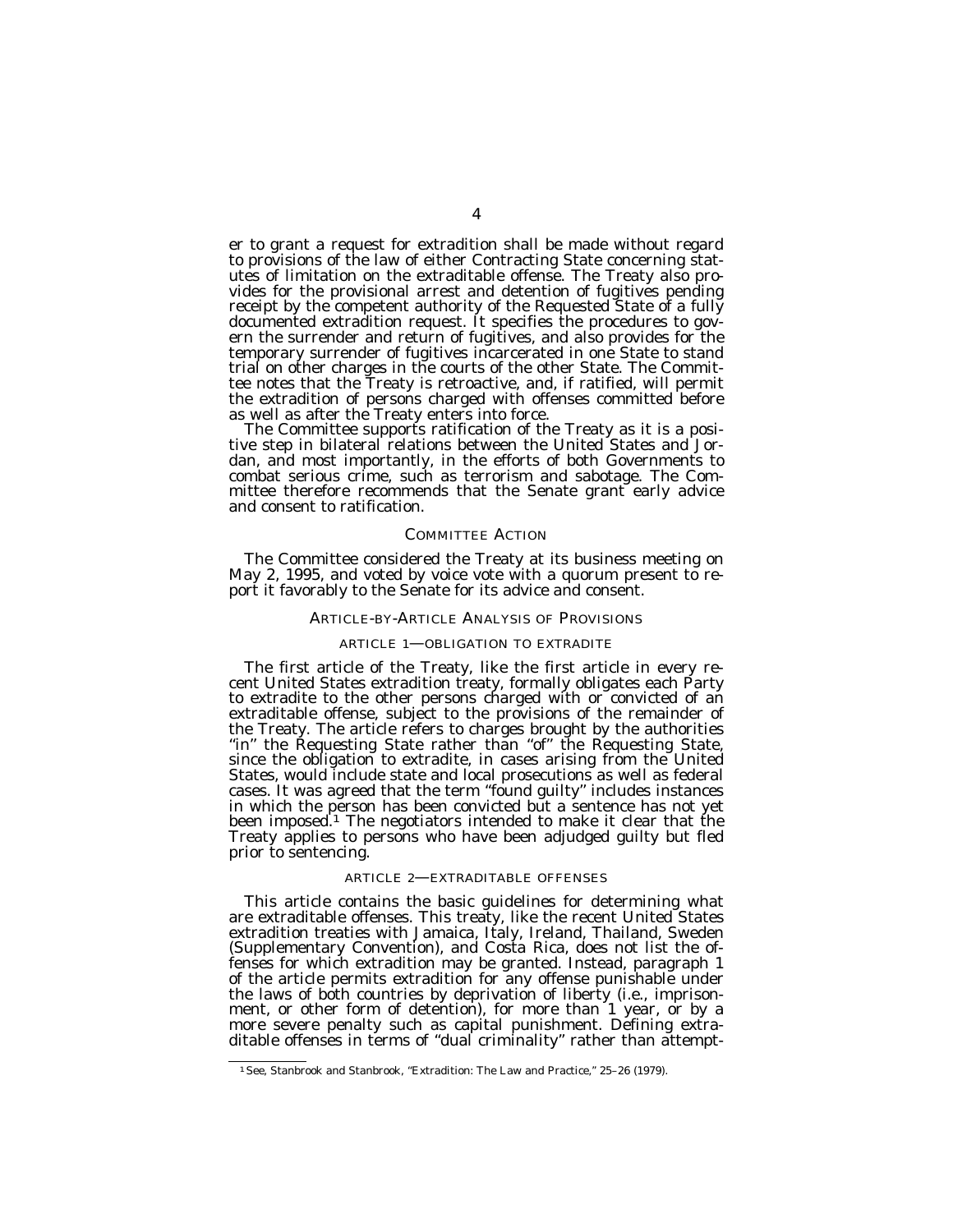ing to list each extraditable crime obviates the need to renegotiate the treaty or supplement it if both countries pass laws dealing with a new type of criminal activity or if the list inadvertently fails to cover an important type of criminal activity punishable in both countries.<br>During the negotiations, the United States delegation received

assurances from the Jordanian delegation that key offenses such as operating a continuing criminal enterprise (Title 21, United States Code, Section 848) would be extraditable, and that offenses under the RICO statutes (Title 18, United States Code, Sections 1961– 1968) would be extraditable if the predicate offense is an extraditable offense. The Jordanian delegation also stated that extradition would be possible for such high priority offenses as drug trafficking, terrorism, money laundering, certain forms of tax fraud or tax evasion, certain environmental protection offenses, and antitrust offenses that would be punishable in both states by at least one year of imprisonment.<sup>2</sup> The delegations also agreed that the international abduction of a child by one of its own parents is a crime in both states for which extradition would be possible in appropriate circumstances.3

Paragraph 2 follows the practice of recent extradtion treaties in providing that extradition should also be granted for attempting or conspiring to commit, or participating in the commission of an extraditable offense. Conspiracy charges are frequently used in United States criminal cases, particularly those involving complex transnational criminal activity, so it was especially important that the Treaty be clear on this point. According to the Jordanian delegation, Jordan has no general conspiracy statute like Title 18, United States Code, Section 371.4 Therefore, paragraph 2 creates an exception to the ''dual criminality'' rule of paragraph 1 by expressly making conspiracy an extraditable crime if the offense which was the object of the conspiracy is an extraditable offense. The paragraph creates a similar exception for the Jordanian offense of participation in an offense.<br>Paragraph 3 reflects the intention of both countries to interpret

the principles of this article broadly. Judges in foreign countries are often confused by the fact that many United States federal statutes require proof of certain elements (such as use of the mails or interstate transportation) solely to establish jurisdiction in the United States federal courts. Because these foreign judges know of no similar requirement in their own criminal law, they occasionally have denied the extradition of fugitives sought by the United States on federal charges on this basis. This paragraph requires that such elements be disregarded in applying the dual criminality

<sup>2</sup> In response to a question from the Jordanian delegation, the U.S. delegation noted that in general incest is punishable by more than one year of imprisonment in the U.S., but that blas-phemy, adultery, and criminal defamation are not punishable by more than 1 year of imprison-

ment."<br>"See Title 18, U.S. Code, Section 1204. Jordan's delegation told the U.S. delegation that if<br>one of the parents obtains a court order for custody of a minor child, and the other parent ab-<br>ducts the child, the abduc Code 1960, which states: "Anyone who abducts or takes away a minor under the age of 15 years,<br>even with his/her consent, with the aim of removing him/her from those who have custody or<br>guardianship over him/her, shall be

years, and a tine ranging noin 5 to zo untain.<br>The closest analogue seems to be the offense of "ishtorok," proscribed in Section 75 of Jordan's Penal Code, which makes it an offense to participate in or plan a criminal off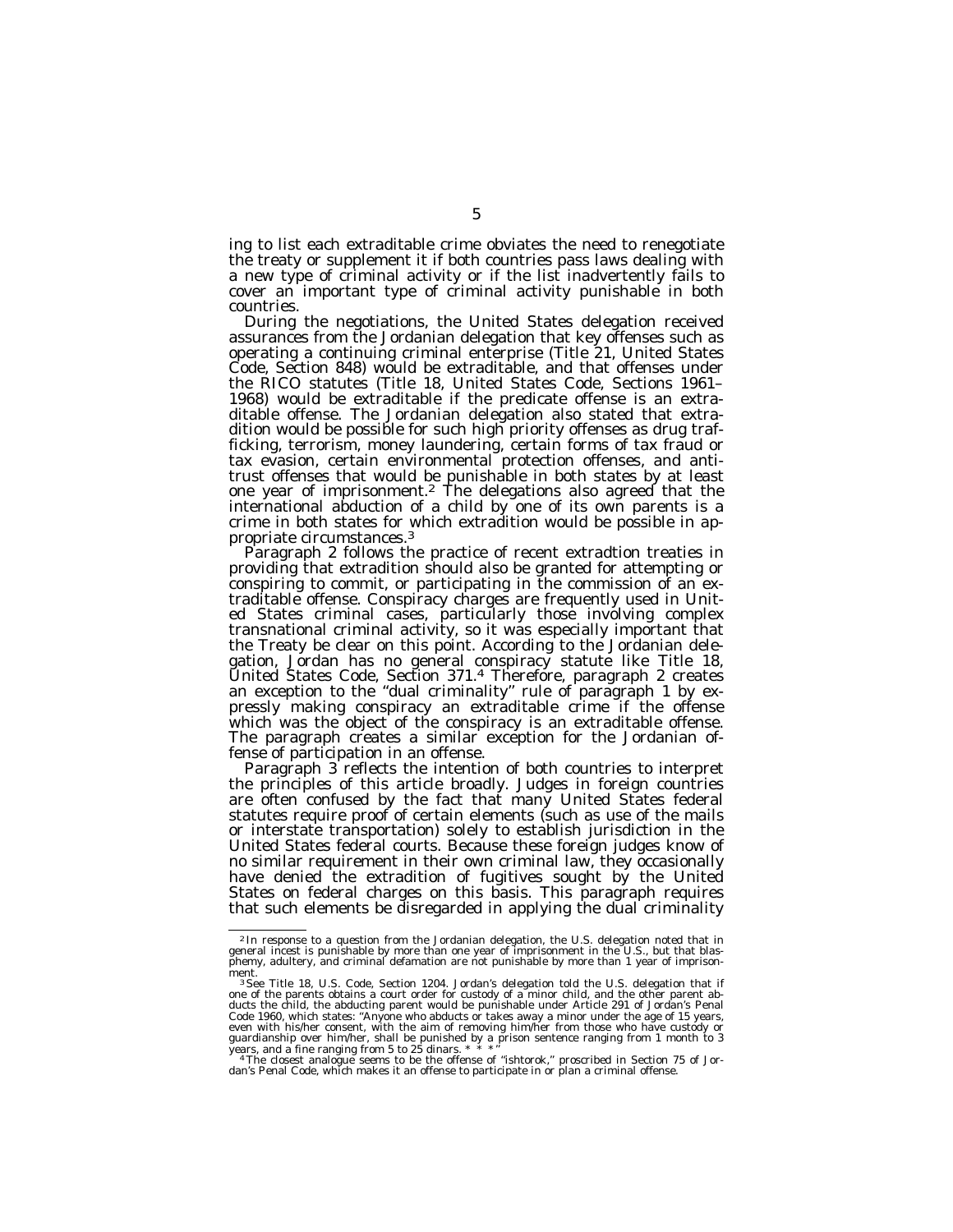principle. For example, Jordanian authorities must treat United States mail fraud charges (Title 18, United States Code, Section 1341) in the same manner as fraud charges under state laws, and view the federal crime of interstate transportation of stolen property (Title 18, United States Code, Section 2314) in the same manner as unlawful possession of stolen property. This paragraph also requires a Requested State to disregard differences in the categorization of the offense in determining whether double criminality exists, and to overlook mere differences in the terminology used to define the offense under the laws of each country. A similar provision is contained in all recent United States extradition treaties.

Paragraph 4 deals with the fact that many federal crimes involve acts committed wholly outside United States territory. Our jurisprudence recognizes jurisdiction in our courts to prosecute offenses committed outside of the United States if the crime was intended to, or did, have effects in this country, or if the legislative history of the statute shows clear Congressional intent to assert such jurisdiction.5 In Jordan, however, the Government's ability to prosecute extraterritorial offenses is much more limited. Therefore, Article 2(4) reflects Jordan's agreement to recognize United States jurisdiction to prosecute offenses committed outside of the United States

Paragraph 5 states that when extradition has been granted for an extraditable offense it shall also be granted for any other offense for which all of the requirements for extradition have been met except for the requirement that the offense be punishable by more than 1 year of imprisonment. For example, if Jordan agrees to extradite to the United States a fugitive wanted for prosecution on a felony charge, the United States will also be permitted to obtain extradition for any misdemeanor offenses that have been charged, as long as those misdemeanors would also be recognized as criminal offenses in Jordan. Thus, the Treaty incorporates recent United States extradition practice by permitting extradition for misdemeanors committed by a fugitive when the fugitive's extradition is granted for a more serious extraditable offense. This practice is generally desirable from the standpoint of both the fugitive and the prosecuting country in that it permits all charges against the fugitive to be disposed of more quickly, thereby facilitating trails while evidence is still fresh and permitting the possibility of concurrent sentences. Similar provisions are found in recent extradition treaties with countries such as Australia, Ireland, Italy, and Costa Rica.

Some recent United States extradition treaties provide that persons who have convicted of an extraditable offense and sentenced to imprisonment may be extradited only if at least a certain specified portion of the sentence (often 6 months) remains to be served on the outstanding sentence. The treaty with Jordan contains no such requirement. Provisions of this kind are an attempt to limit extradition to serious cases because of the significant costs associated with the process. However, the negotiators of this treaty felt that the particular sentence imposed or outstanding is not nec-

<sup>5</sup> Restatement (Third) of the Foreign Relations Law of the United States § 402 (1987); Blakesley, ''United States Jurisdiction over Extraterritorial Crime,'' 73 Journal of Criminal Law and Criminology 1109 (1982).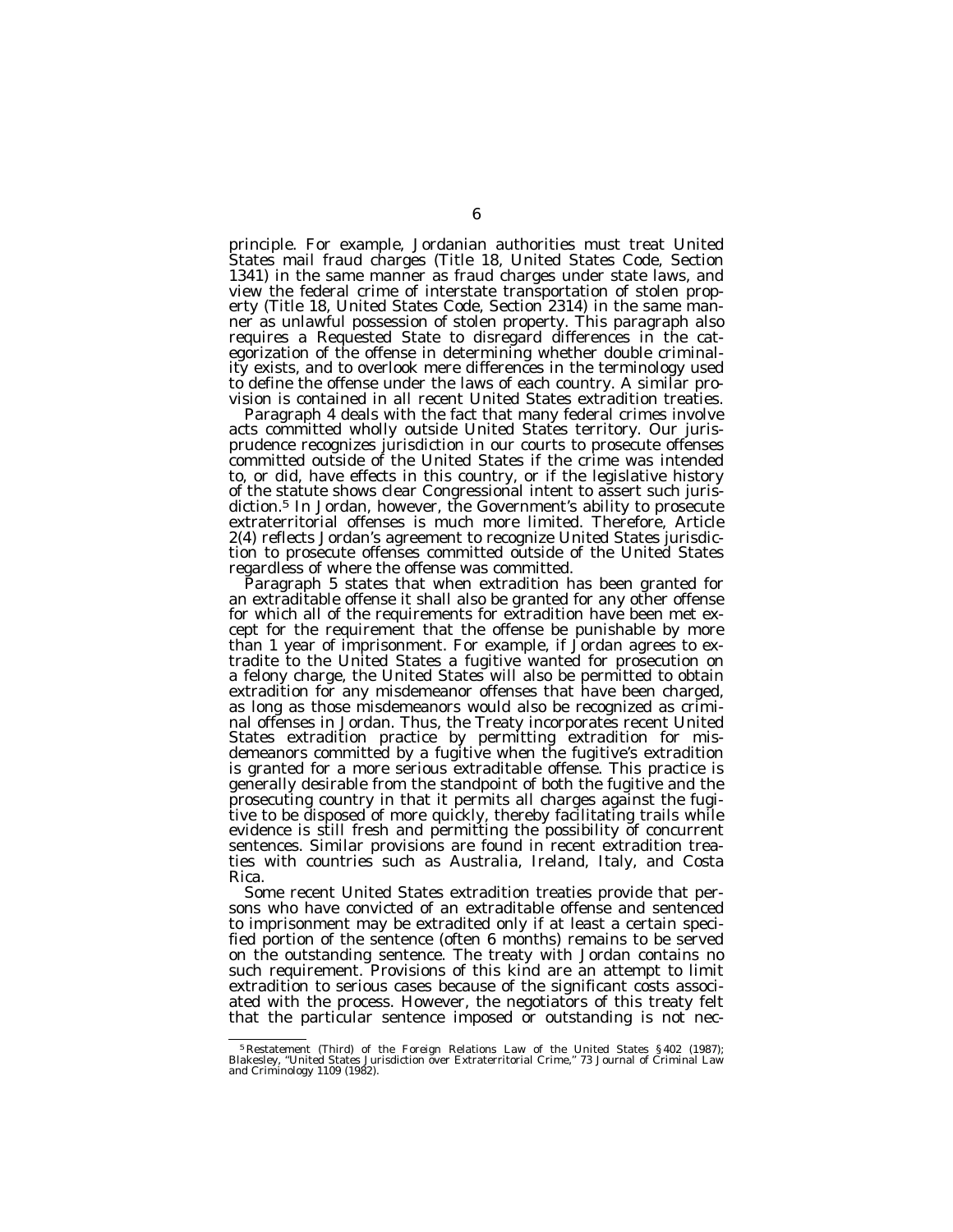essarily a measure of the seriousness of the crime, 6 and concluded that the Treaty's goals could be served by the exercise of discretion and good judgment in the administration of the Treaty without arbitrary limits imposed in the terms of the agreement itself. This is the approach taken in our extradition treaties with other countries including Australia, Canada, Jamaica, New Zealand, and the United Kingdom.

## ARTICLE 3—NATIONALITY

Some countries refuse to extradite their own nationals to other countries for trial or punishment, or are prohibited from doing so by their statutes or constitution. The United States does not deny extradition on the basis of the offender's citizenship,<sup>7</sup> and the Extradition Law 1927 contains no exception for Jordanian nationals. Therefore, in Article 3 of the Treaty, each State promises not to refuse extradition on the ground that the person sought is a national of the Requested State.

#### ARTICLE 4—POLITICAL AND MILITARY OFFENSES

Paragraph 1 of this article prohibits extradition for a political offense. This is a common provision in United States extradition treaties. The United States and Jordanian delegations discussed the jurisprudence of each country regarding the ''political offense'' doctrine. For the United States, political offense has generally been construed narrowly by our courts to exclude common crimes. The Jordanian delegation indicated that in addition to ''political'' crimes such as treason and sedition, in some circumstances Jordan may consider some common crimes such as robbery to fund a political movement as a political offense.

Paragraph 2 describes three categories of offenses that shall not be considered to be political offenses.

First, the political offense exception does not apply where there is a murder or other violent crime<sup>8</sup> against the person of a Head of State of the Contracting States or a member of the Head of State's family.

Second, the political offense exception does not apply to offenses that are included in a multilateral treaty, convention, or international agreement that requires the parties to either extradite the person sought or submit the matter for prosecution. The treaties to which this clause applies include the Convention on Offenses and Certain Other Acts Committed On Board Aircraft; 9 the Convention

 $6$  Cf. United States v. Clark, 470 F. Supp. 976, 978 (D. Vt. 1979) ("Leniency in sentencing does not give rise to a bar to extradition.") Reliance on the amount of the sentence remaining to be served can produce anomalou less than 6 months of his sentence remaining can hardly resist extradition on the ground that murder is not a serious offense.

murder is not a serious offense.<br><sup>7</sup> See generally Shearer, "Extradition in International Law" 110–114 (1970); 6 Whiteman, "Digest of International Law" 120–114 (1970); 6 Whiteman, "Digest of Internationals of the United S zens pursuant to treaties that permit (but do not expressly require) surrender of citizens, if

<sup>&</sup>lt;sup>8</sup>The phrase "violent crime" was used to make it clear that offenses such as defamation would

not fall within this provision.<br> <sup>9</sup> Done at Tokyo September 14, 1963, and entered into force December 4, 1969 (20 UST 2941;<br>TIAS 6768; 704 UNTS 219).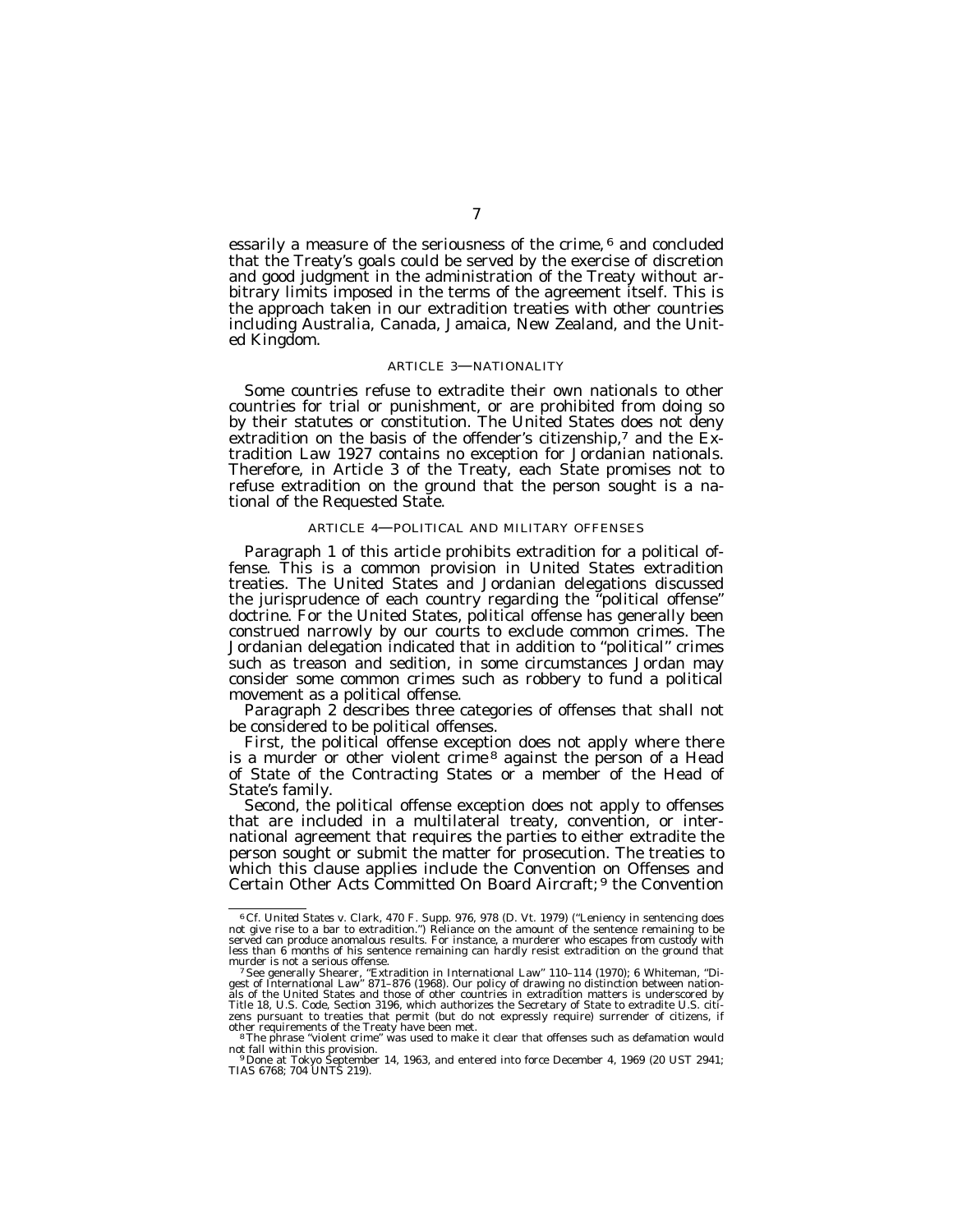on the Suppression of Unlawful Seizures of Aircraft (Hijacking); 10 the Convention for the Suppression of Unlawful Acts Against the Safety of Civil Aviation (Sabotage); <sup>11</sup> the Convention on the Prevention and Punishment of Crimes Against Internationally Protected Persons, Including Diplomatic Agents; 12 the International Convention Against the Taking of Hostages; <sup>13</sup> and the United Nations Convention Against the Illicit Traffic in Narcotic Drugs and Psychotropic Substances.14

Third, the political offense exception does not apply to conspiracy or attempt to commit, or participation in, any of the foregoing offenses.

Article 4(3) provides that extradition shall be denied if the competent authority of the Requested State finds that the request was<br>politically motivated.<sup>15</sup> The term "competent authority" is defined in Article 22 of the Treaty, and means, for the United States, the appropriate authorities of the executive branch. This is consistent with the longstanding law and practice of the United States, under which the Secretary of State alone has the discretion to determine whether an extradition request is based on improper political motivation.<sup>16</sup><br>The final paragraph of the article states that the competent au-

thority of the Requested State may deny extradition if the request relates to an offense under military law which would not be an offense under ordinary criminal law.<sup>17</sup>

#### ARTICLE 5—PRIOR PROSECUTION

This article will permit extradition in situations in which the fugitive is charged with different offenses in each of the two countries arising out of the same basic transaction.

The first paragraph prohibits extradition if the offender has been convicted or acquitted in the Requested State for the offense for which extradition is requested, and is similar to language present in many United States extradition treaties. The parties agreed that this provision applies only when the offender is convicted or acquitted in the Requested State of exactly the same crime with which he is charged in the Requesting State. It would not be enough that

<sup>10</sup>Done at the Hague December 16, 1970, and entered into force October 14, 1971 (22 UST 1641; TIAS 7192). <sup>11</sup> Done at Montreal September 23, 1971, and entered into force January 26, 1973 (24 UST)

<sup>564;</sup> TIAS 7570). 12Done at New York December 14, 1973, and entered into force February 20, 1977 (28 UST

<sup>1975;</sup> TIAS 8532). 13Done at New York December 17, 1979, and entered into force June 3, 1983 and for the Unit-

 $^{13}$  Done at New York December 17, 1979, and entered into force June 3, 1983 and for the United States Jan. 6, 1985 (TIAS 11081).<br> $^{14}$  Done at Vienna December 20, 1988, and entered into force November 11, 1990. Both t

United States and Jordan also are parties to the Single Convention on Narcotic Drugs, done<br>at New York March 30, 1961, entered into force December 13, 1964, and the Amending Protocol<br>to the Single Convention, done at Genev

<sup>1975.&</sup>lt;br>
15 There are similar provisions in many recent treaties. See Article III(3), US-Jamaica Extra-<br>
<sup>15</sup> There are similar provisions in many recent treaties. See Article III(3), US-Jamaica Extra-<br>
dition Treaty, signe

*Koskotas* v. *Roche,* 740 F. Supp. 904 (D. Mass. 1990), *aff* d<sup>931</sup> F.2d 169 (1st Cir. 1991).<br><sup>17</sup> An example of such an offense is desertion. *Matter of Suarez-Mason,* 694 F. Supp. 676, 703<br>(N.D. Cal. 1988).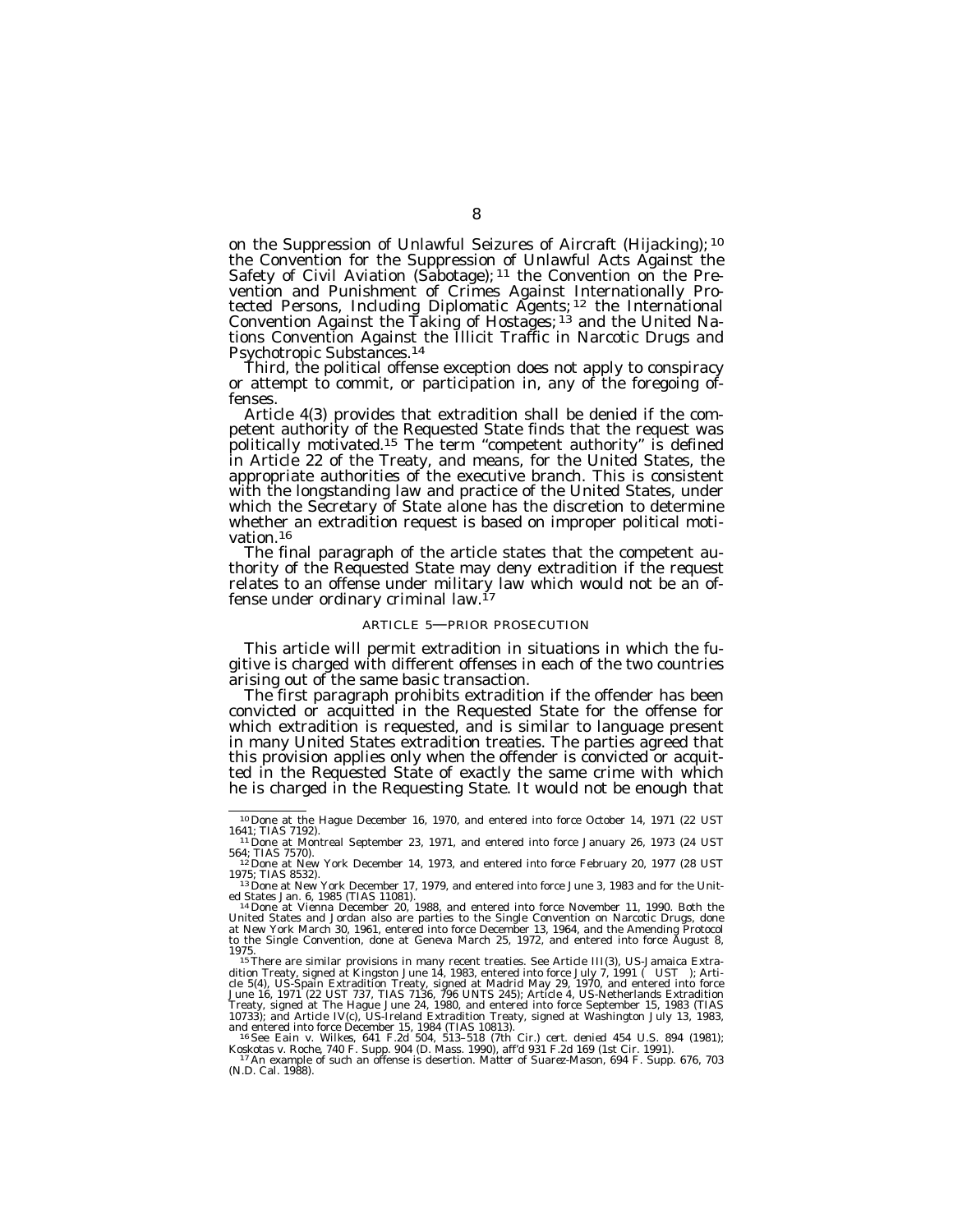the same facts were involved. Thus, if an offender is accused in one State of illegally smuggling narcotics into the country, and is charged in the other State of unlawfully exporting the same shipment of drugs, an acquittal or conviction in one State would not insulate him from extradition, for different crimes are involved.

Paragraph 2 makes it clear that neither State can refuse to extradite an offender on the ground that the Requested State's authorities declined to prosecute the offender, or instituted proceedings against the offender and thereafter elected to discontinue the proceedings. This provision was included because a decision of the Requested State to forego prosecution, or to drop charges already filed, may result from failure to obtain sufficient evidence or witnesses for trial, whereas the Requesting State may not suffer from the same impediments. This provision should enhance the ability to extradite if the Requesting State has the better chance of a successful prosecution.

#### ARTICLE 6—LAPSE OF TIME

Article 6 states that the decision to grant an extradition request must be granted or denied without regard to provisions of the law regarding lapse of time in either contracting state. The U.S. and Jordanian delegations agreed that a claim that the statute of limitations has expired is best resolved by the courts of the Requesting State after the fugitive has been extradited.18

#### ARTICLE 7—CAPITAL PUNISHMENT

The first paragraph of Article 7 permits the Requested State to refuse extradition in cases where the offense for which extradition is sought would be punishable by death in the Requesting State, but not in the Requested State, unless the Requesting State, provides assurances the Requested State considers sufficient that the death penalty will not be carried out. Similar provisions are found in many recent United States extradition treaties.19 The United States delegation sought this provision because Jordan imposes the death penalty for some crimes that are not punishable by death in the United States.20

<sup>&</sup>lt;sup>18</sup>This is consistent with settled law in the United States, which holds that lapse of time is not a defense to extradition unless the treaty specifically provides to the contrary. *Freedman* v. *United States,* 437 F. Supp. 1252 (D. Ga. 1977); *United States* v. *Galanis,* 429 F. Supp. 1215

<sup>(</sup>D. Conn. 1977). Some United States extradition treaties do permit extradition to be denied if the statute of limitations has run in the Requesting State. See, e.g., Article 4(1)(ii), U.S.-Canada Extradition<br>Treaty, signed December 3, 1971, and entered into force March 22, 1976 (3 UST 2826, TIAS<br>8237). Others require denial of the Requested State had the offense been committed in that state. See, e.g., Article 6, U.S.-Nether-<br>lands Extradition Treaty, supra note 14; Article 4, U.S.-Japan Extradition Treaty, signed March<br>3, 1978, and entered into for denial if the statute of limitations has run or would have run in either State. See, e.g., Article<br>V(1)(b), U.S.-U.K. Extradition Treaty, signed June 8, 1972, and entered into force January 21,<br>1977 (28 UST 227, TIAS 8468)

into force January 25, 1980 (TIAS 9656, 31 UST 5059). <sup>19</sup> E.g., Article 7, U.S.-Netherlands Extradition Treaty, *supra* note 17; Article 6, US-Ireland

Extradition Treaty, *supra* note 17.<br><sup>20</sup>The Jordanian delegation informed the U.S. delegation that in Jordan, the death penalty<br>is prescribed in the 1960 Penal Code, the 1952 Military Penal Code, and several individual la the rape of a girl less than fifteen years of age, and for a number of offenses related to drug<br>trafficking. The death penalty is also permitted for killing, torture, or "barbaric treatment" by<br>an armed gang (defined as th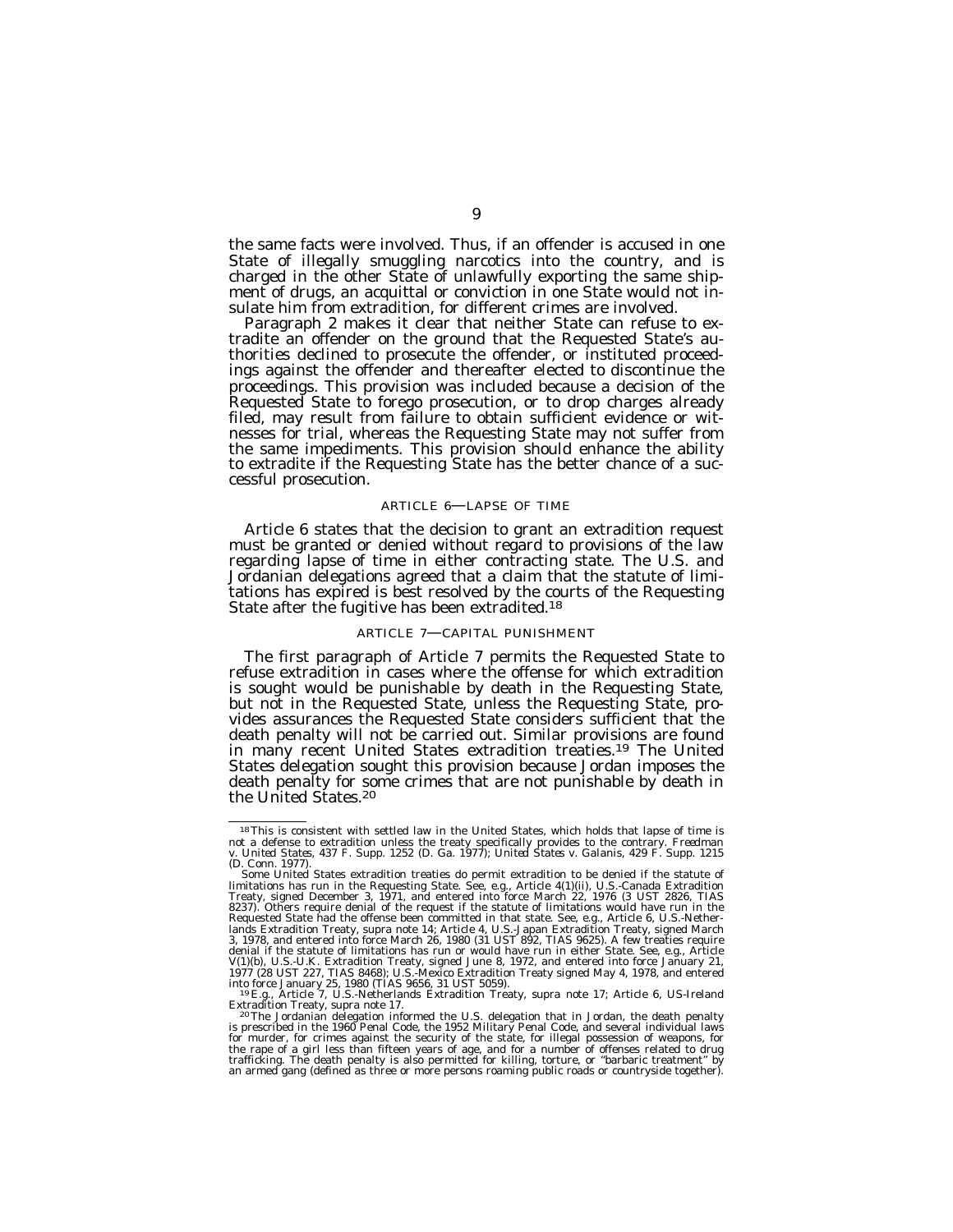The second paragraph of this article provides that when the Requesting State gives assurances in accordance with paragraph 1, the assurances shall be respected, and the death penalty, if imposed, shall not be carried out.

#### ARTICLE 8—EXTRADITION PROCEDURES AND REQUIRED DOCUMENTS

This article sets out the documentary and evidentiary requirements for an extradition request, and is generally similar to articles in the United States' most recent extradition treaties.

The first paragraph requires that each formal request for extradition be submitted through the diplomatic channel.<sup>21</sup> A formal extradition request may be preceded by a request for the provisional arrest of the fugitive under Article 11, and provisional arrest requests need not be initiated through diplomatic channels if the requirements of Article 11 are met.

Article 8(2) outlines the information that must accompany every request for extradition under the Treaty. Article 8(3) describes the additional information needed when the person is sought for trial in the Requesting State; Article 8(4) describes the information needed, in addition to the requirements of Article 8(2), when the person sought has already been tried and convicted in the Requesting State.

Most of the items listed in Article 8(2) enable the Requested State to determine quickly whether extradition is appropriate under the Treaty. For example, Article 8(2)(c) calls for ''the texts of the laws describing the essential elements of the offense for which extradition is requested,'' enabling the Requested State to determine easily whether any claimed lack of dual criminality would be a basis for denying extradition under Article 2. Some of the items listed in Article  $\delta(2)$ , however, are required strictly for information purposes. Thus, Article 8(2)(a) calls for information on the nationality of the person sought even though this Treaty does not permit denial of extradition based on nationality. The United States and Jordanian delegations agreed that Article 8(2)(a) should require this information so that the Requested State would be fully informed about the offender's background.

Article 8(3)(c) requires that if the fugitive is a person who has not yet been convicted of the crime for which extradition is requested, the Requesting State must provide ''such evidence as would provide a reasonable basis to believe that the person sought committed the offense for which extradition is requested.'' U.S. law permits extradition only when there is probable cause to believe that an extraditable offense was committed and the offender committed it,<sup>22</sup> and this clause effectively includes that requirement in the Treaty. During the negotiations, the Jordanian delegation assured the United States that under Jordanian law, the outstanding U.S. arrest warrant and the "recovery file," or formal papers supporting the request, should constitute sufficient evidence for extradition.

<sup>&</sup>lt;sup>21</sup> This is consistent with Section 8, Extradition Law 1927.<br><sup>22</sup> Courts applying Title 18, U.S. Code, Section 3184, have long required probable cause for<br>international extradition. Restatement (Third) of the Foreign Rel States, § 476, comment b (1987).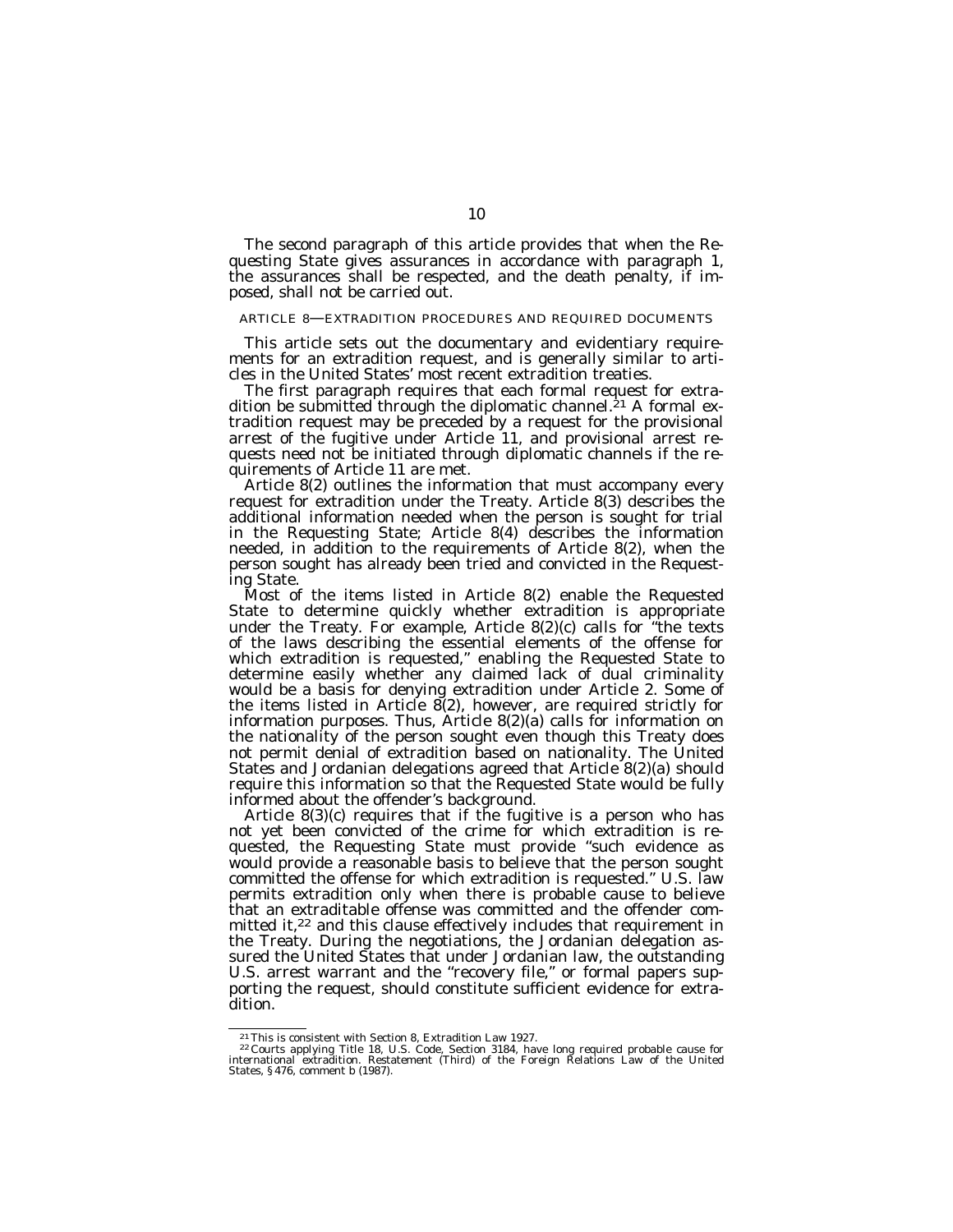Article 8(4) describes the information needed in addition to the requirements of Article 8(2) when the person sought has already been tried and convicted in the Requesting State. Article 8(4) makes it clear that once a conviction has been obtained, no showing of probable cause is required. In essence, the fact of conviction speaks for itself, a position taken in recent United States court decisions, even without a specific treaty provision.23 However, Article 8(4)(d) states that if the person sought was found guilty *in absentia,* the documentation required for extradition must include both proof of conviction and the documentation required under paragraph 3 of this article. This is consistent with the longstanding United States policy of requiring such documentation in extradition proceedings of persons convicted *in absentia.*

## ARTICLE 9—ADMISSIBILITY OF DOCUMENTS

Article 9 governs the authentication procedures for documents prepared for use in extradition cases.

The article requires that the documents be certified by the principal diplomatic or consular officer of the Requested State resident in the Requesting State.24

The article also permits documents to be admitted into evidence if they are authenticated in such other manner as may be permitted under the law of the Requested State. For example, there may be information in the Requested State itself which is relevant and probative to extradition, and the Requested State is free under this subsection to utilize that information if the information satisfies the ordinary rules of evidence in that State. This ensures that evidence that is acceptable under the evidentiary rules of the Requested State may be used in extradition proceedings even if it is not otherwise authenticated pursuant to the Treaty. This paragraph also should ensure that relevant evidence that would normally satisfy the evidentiary rules of the requested country is not excluded at the extradition hearing simply because of an inadvertent error or omission in the authentication process.

#### ARTICLE 10—TRANSLATION

Article 10 of the Treaty requires that all extradition documents be translated into the language of the Requested State. The Parties could consult pursuant to Article 20 regarding this requirement and consider waiving it in particular cases.

#### ARTICLE 11—PROVISIONAL ARREST

This article describes the process by which a person in one country may be arrested and detained while the formal extradition papers are being prepared in the Requesting State.

Paragraph 1 expressly provides that a request for provisional arrest may be made directly between the United States Department of Justice and the Ministry of Justice in the Hashemite Kingdom of Jordan. The provision also indicates that Interpol may be used

<sup>&</sup>lt;sup>23</sup> See, e.g., *Spatola v. United States*, 741 F.Supp. 362, 374 (E.D.N.Y. 1990), *aff d* 925 F.2d 615 (2nd Cir. 1991); *United States v. Clark*, 470 F.Supp. 976 (D. Vt. 1979).<br><sup>24</sup>This provision is consistent with requir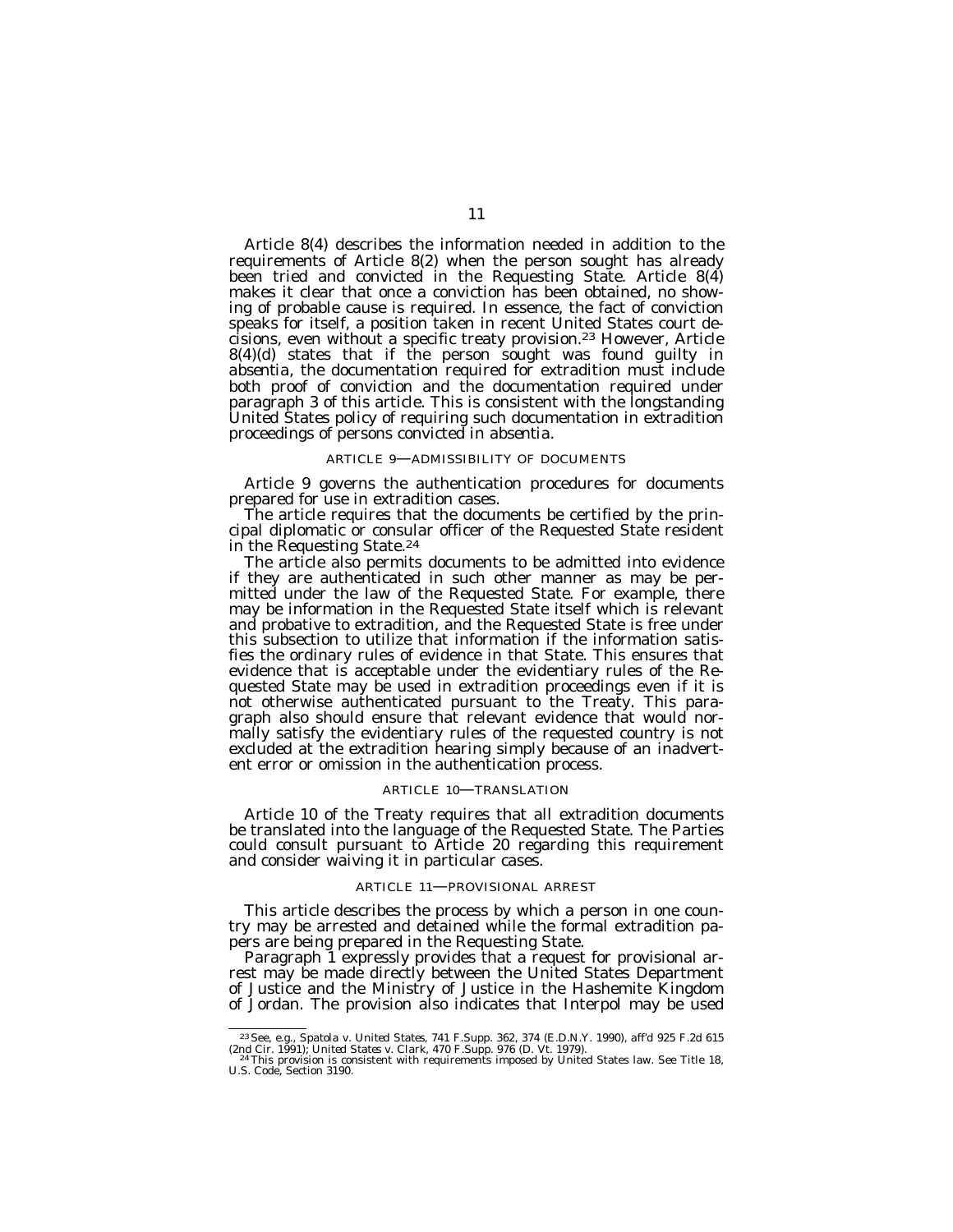to transmit such a request.25 Experience has shown that the ability to use such direct channels in emergency situations can be crucial when a fugitive is poised to flee.

Paragraph 2 states the information that the Requesting State must provide in support of such a request.

Paragraph 3 states that the Requesting State must be notified without delay of the outcome of the request and the reasons for any denial.

Paragraph 4 provides that the fugitive may be released from detention if the Requesting State does not file a fully documented request for extradition with the competent authority of the Requested State within sixty days of the date on which the person was arrested pursuant to this treaty.<sup>26</sup> Article 22 states that the term ''competent authority'' means the ''appropriate authorities of the executive branch'' for the United States. Thus, when the United States is the Requested State, the ''competent authority'' for purposes of Article 11(4) would include the Secretary of State or the United States Embassy in Amman.27 The Requested State has the discretion, upon application of the Requesting State, to extend the sixty day period by an additional thirty days.

Although the person sought may be released from custody if the documents are not received within the sixty day period or any extension thereof, the extradition proceedings against the fugitive need not be dismissed. Article  $1\hat{1}(5)$  makes it clear that in such cases the person may be taken into custody again and the extradition proceedings may commence when the formal request is presented.

## ARTICLE 12—DECISION AND SURRENDER

This article requires that the Requested State promptly notify the Requesting State of its decision on the extradition request. If extradition is denied, the Requested State must provide the reasons for the denial. If extradition is granted, the article requires that the two States agree on a time and place for surrender of the person. The Requesting State must remove the fugitive within the time prescribed by the law of the Requested State, or the person may be discharged from custody, and the Requested State may subsequently refuse to extradite for the same offense. United States law requires that such surrender occur within two calendar months of the finding that the offender is extraditable,<sup>28</sup> or of the conclusion of any litigation challenging that finding, $29$  whichever is later. The law in Jordan specifies that the surrender must take place within two months.30

 $^{25}$  Similar provisions appear in many recent U.S. extradition treaties.<br> $^{26}$  Section 9(3) of the Extradition Law 1927 requires the Magistrate handling a provisional arrest to release the person arrested "unless he re of time whose duration shall be determined by the magistrate depending upon the cir-cumstances of that case) informing him that [the King] had received an extradition request for that criminal."<br><sup>27</sup> United States v. Clark, 470 F. Supp. 976, 979 (D. Vt. 1979).<br><sup>28</sup> Title 18, U.S. Code, Section 3188.<br><sup>29</sup> Jimenez v. United States District Court, 84 S.Ct. 14, 11 L. Ed 2d 30 (1963) (decided by Gold-

berg, J., in chambers). See also *Liberto v. Emery, 724* F. 2d 23 (2d Cir. 1983); *In Re United*<br>*States, 71*3 F. 2d 105 (5th Cir. 1983); *Barrett v. United States,* 590 F. 2d 624 (6th Cir. 1978).<br><sup>30</sup> Section 13, Extradit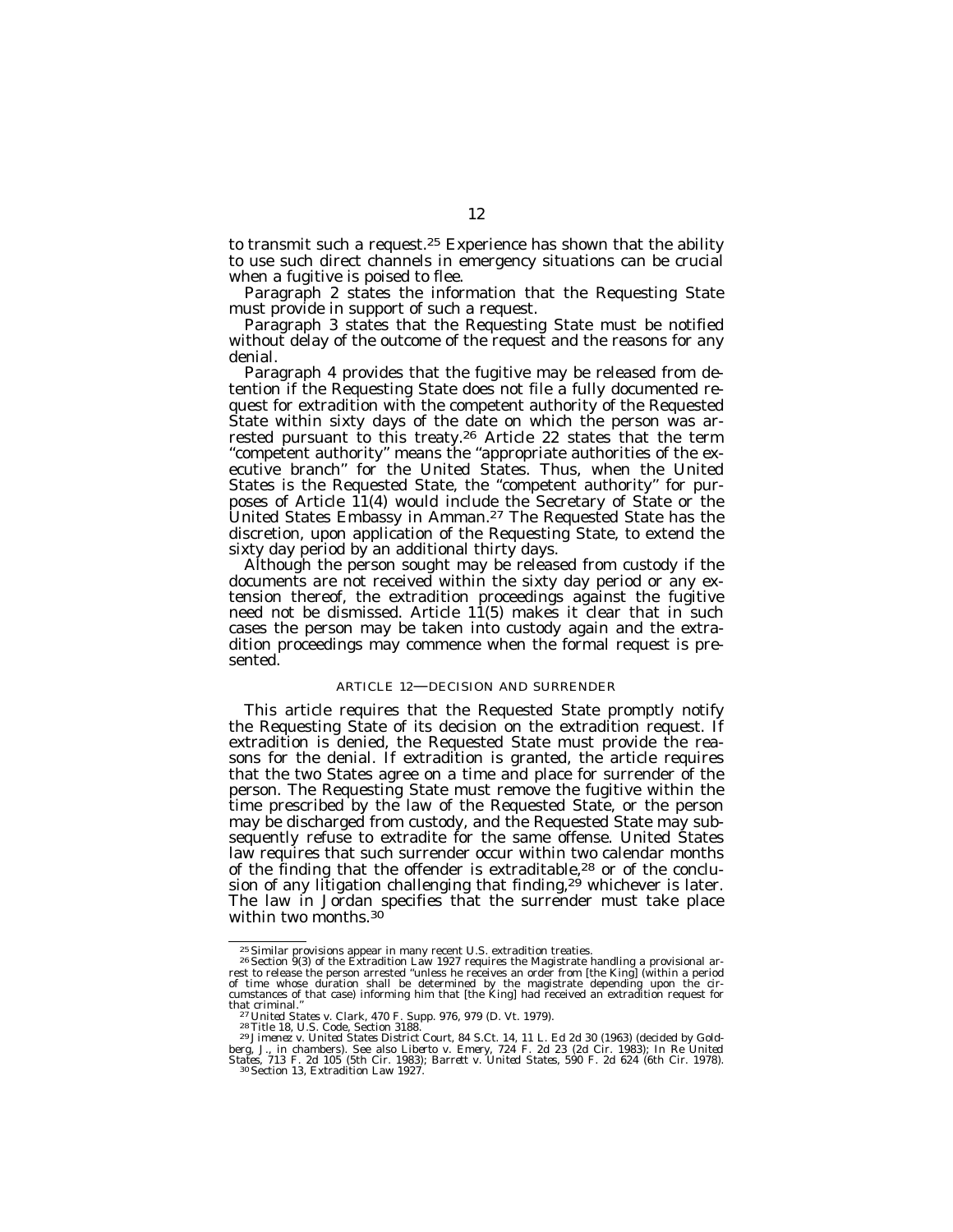## ARTICLE 13—DEFERRED AND TEMPORARY SURRENDER

Occasionally, a person sought for extradition may be facing prosecution or serving a sentence on other charges in the Requested State. Article 13 provides a means for the Requested State to defer extradition in such circumstances until the conclusion of the proceedings against the person sought and the service of any punishment that may have been imposed. Similar provisions appear in our recent extradition treaties with countries such as The Bahamas and Australia.

Article 13(1) provides for the temporary surrender of a person wanted for prosecution in the Requesting State who is being prosecuted or is serving a sentence in the Requested State. A person temporarily transferred pursuant to this provision will be returned to the Requested State at the conclusion of the proceedings in the Requesting State. Such temporary surrender furthers the interests of justice in that it permits trial of the person sought while evidence and witnesses are more likely to be available, thereby increasing the likelihood of successful prosecution. Such transfer may also be advantageous to the person sought in that: (1) it allows him to resolve the charges sooner; (2) subject to the laws of each State, it may make it possible for him to serve any sentence in the Requesting State concurrently with the sentence in the Requested State; and (3) it permits him to defend the charges while favorable evidence is fresh and more likely to be available to him. Similar provisions are found in many recent extradition treaties.

Article 13(2) provides that the executive authority of the Requested State may postpone the surrender of a person who is serving a sentence in the Requested State until the full execution of the punishment which has been imposed.<sup>31</sup> The provision's wording makes it clear that the Requested State may postpone the initiation of extradition proceedings as well as the surrender of a person facing prosecution or serving a sentence.

#### ARTICLE 14—REQUESTS FOR EXTRADITION MADE BY SEVERAL STATES

This article reflects the practice of many recent United States extradition treaties and lists some of the factors that the executive authority of the Requested State must consider in determining to which country a person should be surrendered when reviewing requests from two or more States for the extradition of the same person. For the United States, the Secretary of State would make this decision;<sup>32</sup> for Jordan, the decision would be made by the King.<sup>33</sup>

#### ARTICLE 15—SEIZURE AND SURRENDER OF PROPERTY

This article provides for the seizure by the Requested State of all property—articles, instruments, objects of value, documents, or other evidence—relating to the offense, to the extent permitted by the Requested State's internal law. The article also provides that these objects shall be surrendered to the Requesting State upon the

<sup>&</sup>lt;sup>31</sup> Under United States law and practice, the Secretary of State would make this decision.<br>*Koskotas v. Roche,* 740 F. Supp. 904, 920 (D. Mass. 1990), *aff'd*, 931 F. 2d 169 (1st Cir. 1991).<br><sup>32</sup> Cheng Na-Yuet v. Hueston Cir. 1991).<br>
<sup>Cir. 1991).</sup> <sup>33</sup>The Extradition Law 1927 appears to be silent on this.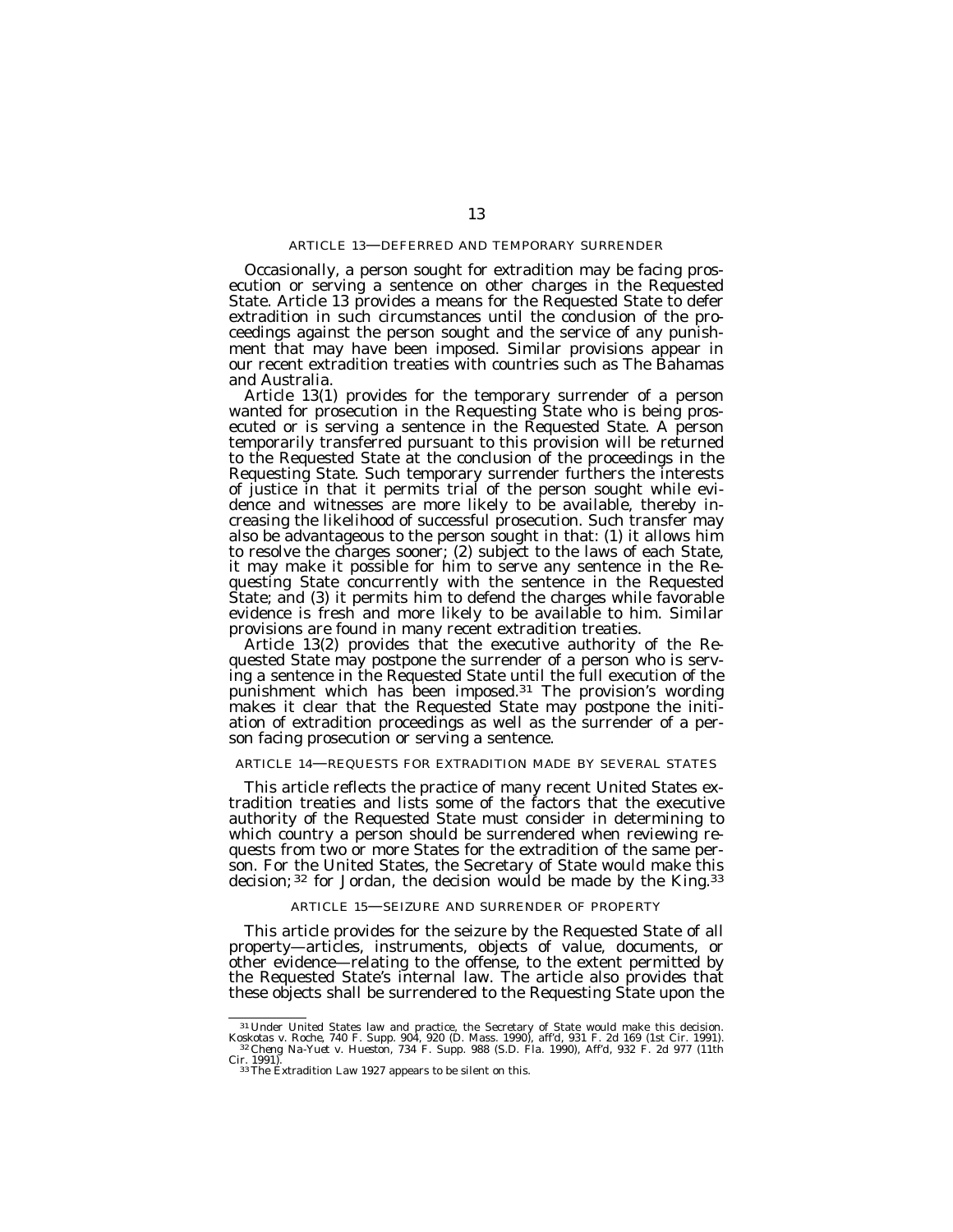granting of the extradition or even if extradition cannot be effected due to the death, disappearance, or escape of the fugitive. The second paragraph states that the Requested State may condition its surrender of property upon satisfactory assurances that the objects will be returned as soon as practicable. The obligation to surrender property under this provision is subject to due respect for the rights of third parties to such property. The article also permits the surrender of property to be deferred if it is needed as evidence in the Requested State.

## ARTICLE 16—RULE OF SPECIALITY

This article covers the principle known as the rule of speciality, which is a standard aspect of United States extradition practice. Designed to ensure that a fugitive surrendered for one offense is not tried for other crimes, the rule of speciality prevents a request for extradition from being used as a subterfuge to obtain custody of a person for trial or service of sentence on different charges that may not be extraditable under the Treaty or properly documented at the time that the request is granted.

Since a variety of exceptions to the rule have developed over the years, this article codifies the current formulation of the rule by providing that a person extradited under the Treaty may only be detained, tried, or punished in the Requesting State for (1) the offense for which extradition was granted,  $34$  or a differently denominated offense based on the same facts, provided the offense is extraditable or is a lesser included offense; (2) for offenses committed after the extradition; and (3) for other offenses for which the competent authority of the Requested State gives consent.35 Article 16(1)(c)(ii) permits the State which is seeking consent to pursue new charges to detain the defendant for ninety days while the Requested State makes its determination on the application.

Paragraph 2 prohibits the Requesting State from surrendering the person to a third State for a crime committed prior to extradition under this treaty without the consent of the State from which extradition was first obtained. 36

Finally, paragraph 3 permits the detention, trial, or punishment of an extraditee for additional offenses, or the extradition of that person to a third State, (1) if the extraditee leaves and returns to the Requesting State, or (2) if the extraditee does not leave the Requesting State within 10 days of being free to do so.

The delegations discussed including a provision to the Treaty that would have required that the person extradited receive credit for the time spent in custody in the Requested State prior to extradition. The delegations also considered a provision stating that if the person extradited is acquitted, the Requesting State must return him to the Requested State at its own expense. It was decided to leave both these matters to be handled in accordance with the law of the Requesting State.

<sup>&</sup>lt;sup>34</sup> See section 6(B), Extradition Law 1927.<br><sup>35</sup> In the United States, the Secretary of State has the authority to consent. See *Berenguer* v. *Vance,* 473 F. Supp. 1195, 1199 (D.D.C. 1979). <sup>36</sup> A similar provision is contained in all recent U.S. extradition treaties.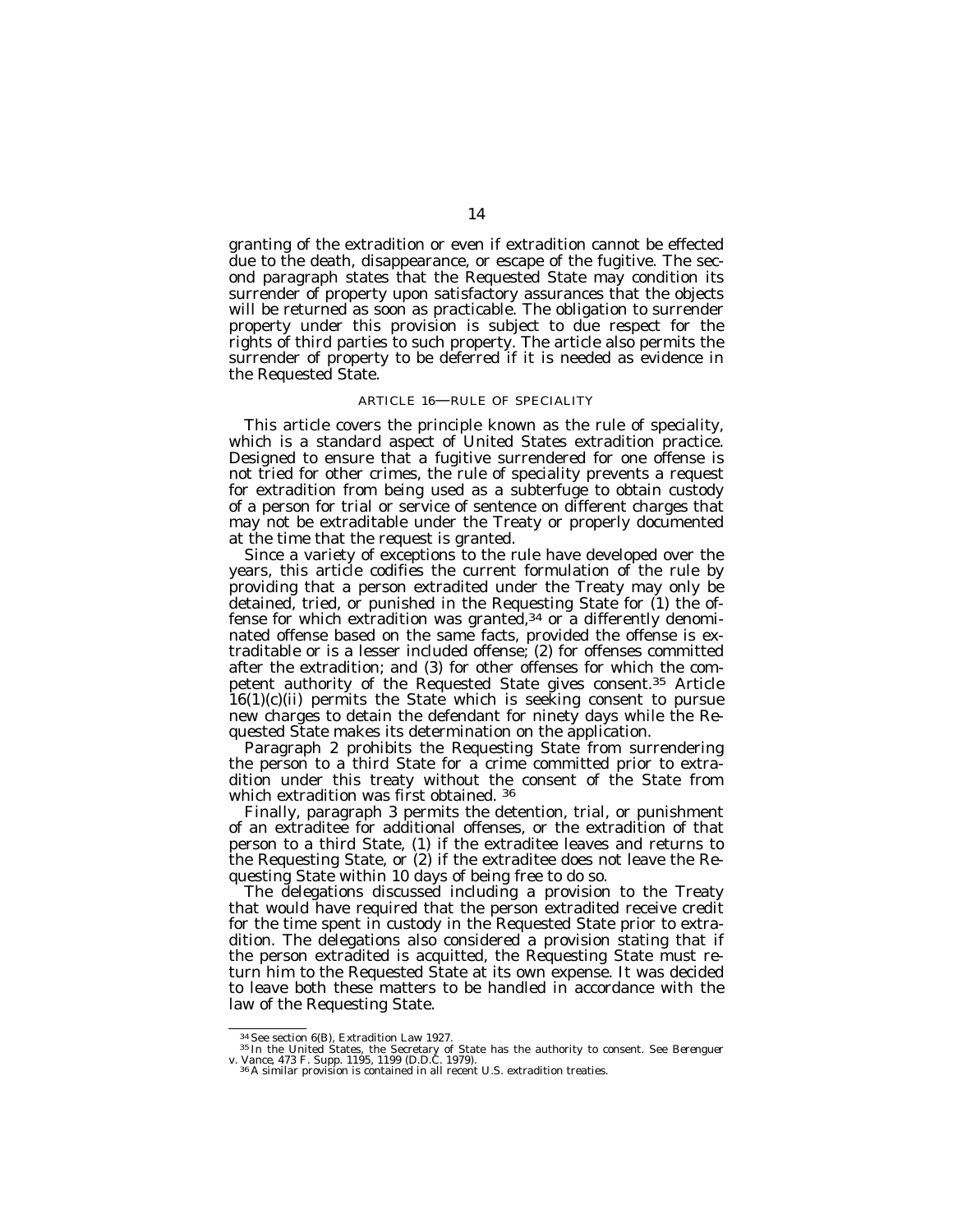#### ARTICLE 17—WAIVER OF EXTRADITION

Persons sought for extradition frequently elect to waive their right to extradition proceedings and to expedite their return to the Requesting State. This article provides that when a fugitive consents to surrender to the Requesting State, the person may be returned to the Requesting State as expeditiously as possible without further proceedings. The Parties anticipate that in such cases there would be no need for the formal documents described in Article 8, or further judicial or administrative proceedings of any kind.

If the United States is the Requested State and the person sought elects to return voluntarily to Jordan before the United States Secretary of State signs a surrender warrant, the process would not be deemed an ''extradition,'' and the long-standing U.S. policy is that the rule of speciality in Article 16 will not apply to such cases.<sup>37</sup>

#### ARTICLE 18—TRANSIT

Article 18(1) gives each State the power to authorize transit through its territory of persons being surrendered to the other country by third countries.<sup>38</sup> Requests for transit are to contain a description of the person whose transit is proposed and a brief statement of the facts of the case with respect to which he is being surrendered to the Requesting State. The request may be transmitted via diplomatic channels or through Interpol. The negotiators agreed that the diplomatic channels will be employed as much as possible for requests of this nature.

Article 18(2) describes the procedure each State should follow when seeking to transport a person in custody through the territory of the other. Under this provision, no advance authorization is needed if the person in custody is in transit to one of the Parties and is travelling by aircraft and no landing is scheduled in the territory of the other Party. Should an unscheduled landing occur in the other State, that State may require a request for transit at that time, and may grant the request if, in its discretion, it deems it appropriate to do so. The Treaty ensures that the person will be kept in custody for up to 96 hours until a request for transit is received, and thereafter until the transit executed. During the negotiations, the delegations agreed that when transit under this article is contemplated, the costs entailed by transit would be allocated in accordance with the extradition arrangement between the Requesting and Requested States with respect to the particular extradition at issue.

## ARTICLE 19—REPRESENTATION AND EXPENSES

The first paragraph of this article provides that the United States will represent Jordan in connection with a request from Jordan for extradition before the courts in this country, and the Jordanian Government will arrange for the representation of the United States in connection with United States extradition requests to Jordan.

<sup>37</sup> *Cf.* Article 16, US-Netherlands Treaty, *supra* note 17. <sup>38</sup> A similar provision is in all recent U.S. extradition treaties.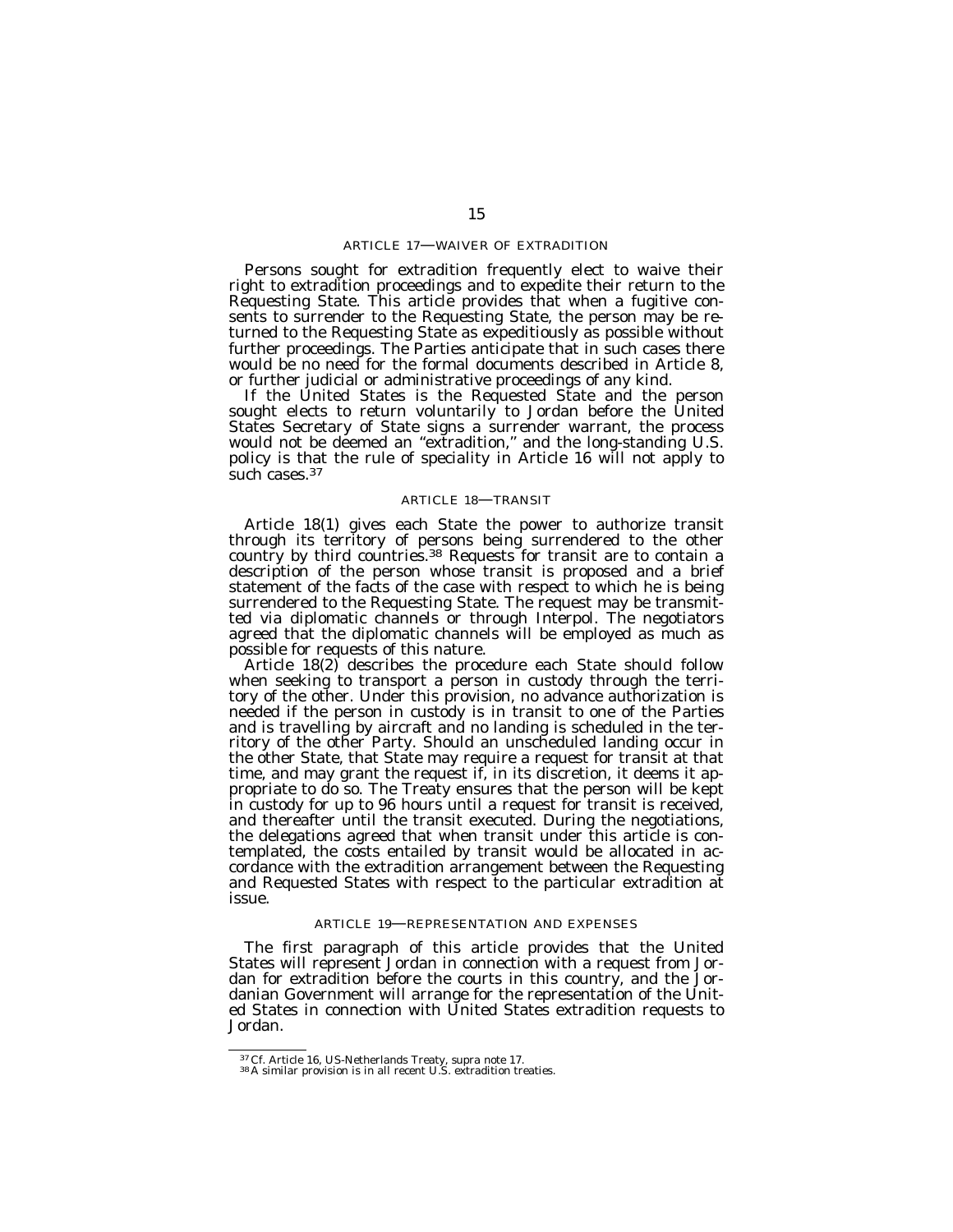Paragraph 2 provides that the Requested State will bear all expenses of extradition except those expenses relating to the ultimate transportation of a fugitive to the Requesting State and the translation of documents, which expenses are to be paid by the Requesting State. Cases may arise in which it may be necessary for the Requesting State to retain private counsel to assist in the presentation of the extradition request, and in such cases the fees of private counsel retained by the Requesting State must be paid by the Requesting State.

Paragraph 3 provides that neither State shall make a pecuniary claim against the other in connection with extradition proceedings, including arrest, detention, examination, or surrender of the fugitive. This includes any claim by the fugitive for damages, reimbursement, or legal fees, or other expenses occasioned by the execution of the extradition request.

## ARTICLE 20—CONSULTATION

Article 20 of the Treaty provides that the United States Department of Justice and the Ministry of Justice in Jordan may consult with each other directly or via Interpol with regard to an individual extradition case or on extradition procedures in general. A similar provision is found in a number of U.S. extradition treaties awaiting ratification.39

#### ARTICLE 21—APPLICATION

This treaty, like most of the other United States extradition treaties negotiated in the past two decades, is expressly made retroactive, and accordingly covers offenses that occurred before the Treaty entered into force.

## ARTICLE 22—DEFINITION

Article 22 states that for the United States, the term ''competent authority" used in Articles  $4(3)$ ,  $4(4)$ ,  $11(4)$ ,  $14$ , and  $16(1)(c)$  in the Treaty means the appropriate authorities of its executive branch.

## ARTICLE 23—RATIFICATION AND ENTRY INTO FORCE

Article 23 contains standard treaty language providing that the Treaty shall be subject to ratification after each contracting state has completed its internal legal processes for approval of the Treaty. The exchange of instruments of ratification will take place at Washington,  $D\breve{C}$ , and the Treaty will enter into force immediately upon the exchange.

## ENTRY INTO FORCE

The Treaty shall enter into force upon the exchange of instruments of ratification by the United States and Jordan.

<sup>&</sup>lt;sup>39</sup> See Article 19, U.S.-Belgium Extradition Treaty, signed at Brussels April 27, 1987; Article<br>24, U.S.-Switzerland Extradition Treaty, signed at Bern Nov. 11, 1990; Article 18, U.S.-Phil-<br>ippines Extradition Treaty, sig dition Treaty, signed at Budapest Dec. 1, 1994.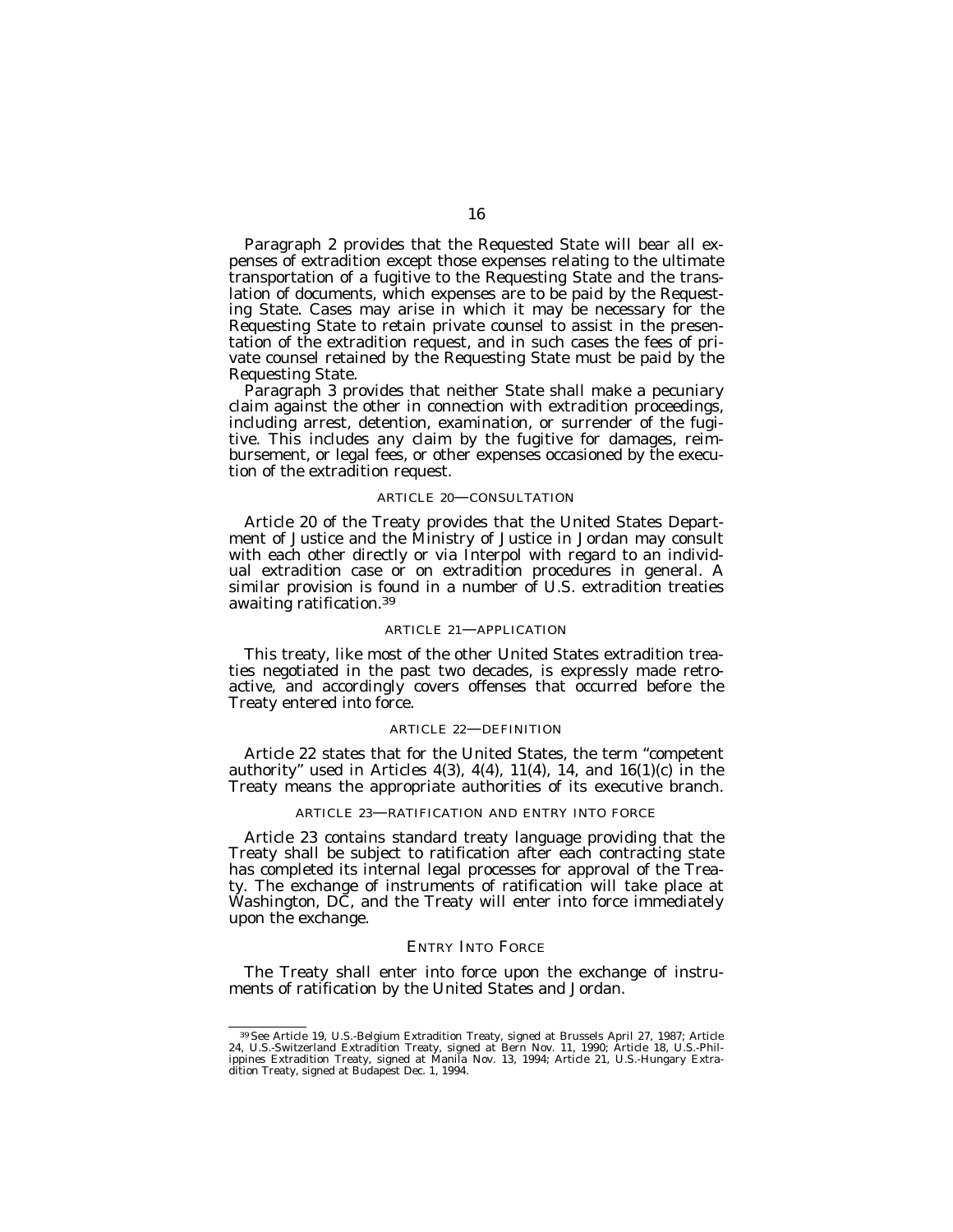## TEXT OF RESOLUTION OF RATIFICATION

*Resolved (two-thirds of the Senators present concurring therein),* That the Senate advise and consent to the ratification of the Extradition Treaty between the Government of the United States of America and the Government of the Hashemite Kingdom of Jordan, signed at Washington on March 28, 1995.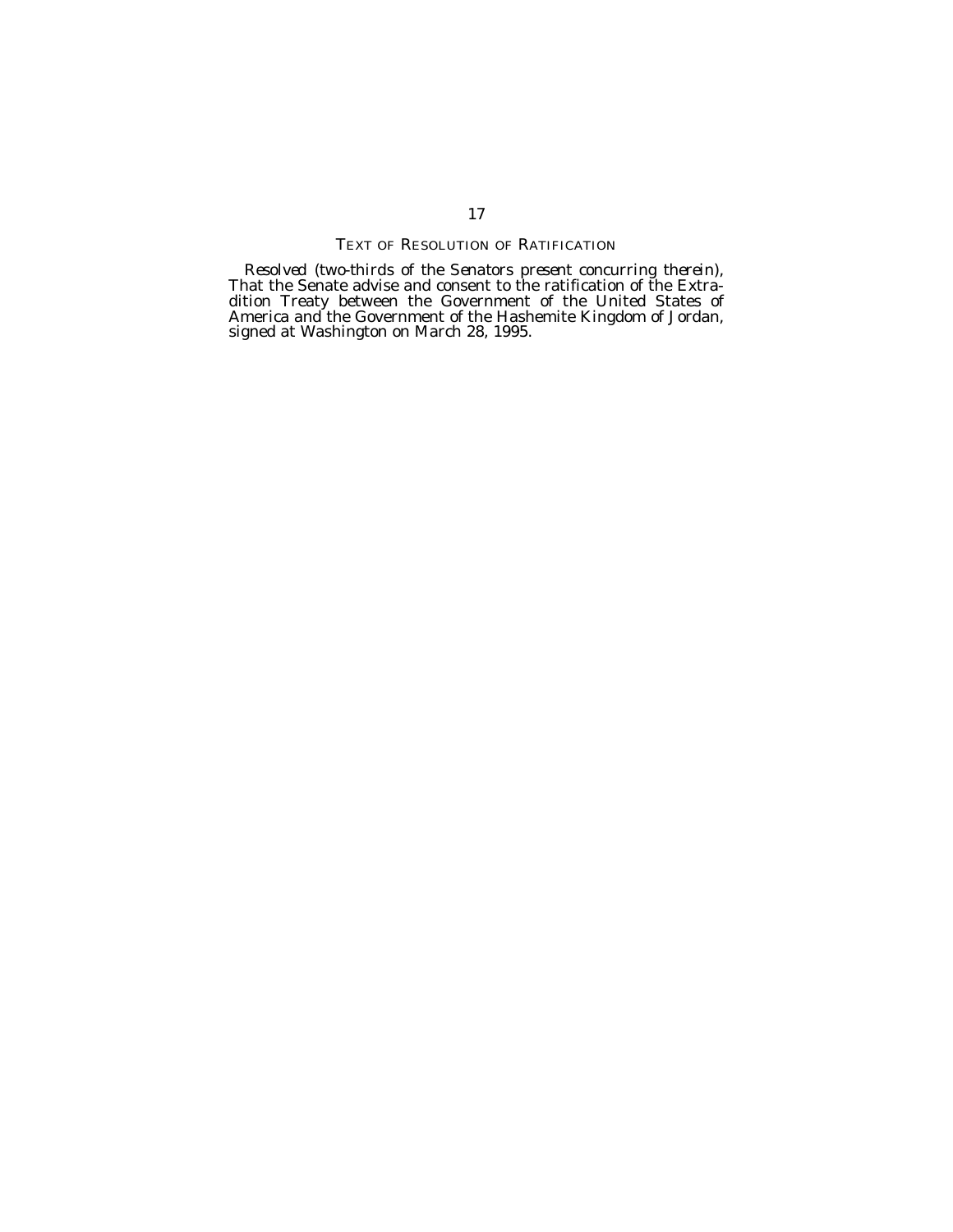# A P P E N D I X

QUESTIONS FOR THE RECORD SUBMITTED TO THE DEPARTMENTS OF STATE AND JUSTICE BY THE SENATE COMMITTEE ON FOREIGN RE- LATIONS, MAY 1, 1995

## *Jordan*

*Question.* With which other countries has the United States negotiated an extradition treaty of this type, which does not specifically list the offenses for which extradition may be granted?

Answer. United States extradition treaties since the late 1970's have generally used a ''dual criminality'' formulation, which typically provides that an offense will be extraditable if it is punishable under the laws in both Contracting States by deprivation of liberty for a period of more than one year or by a more severe penalty. Older U.S. extradition treaties typically included a negotiated list of extraditable offenses. Defining extraditable offenses using a dual criminality approach obviates the need to renegotiate or supplement the treaty if both Parties pass laws dealing with new types of criminal behavior or if the list inadvertently fails to cover an important type of criminal activity punishable in both countries.

In addition to the treaty with Jordan, dual criminality provisions are standard in other extradition treaties recently negotiated by the United States. Examples of ''dual criminality'' treaties currently in force are Australia, Canada, Costa Rica, Denmark, Finland, Germany, Ireland, Italy, Jamaica, The Netherlands, Spain, Sweden and Thailand.

*Question.* Does the definition of ''extraditable offense'' include only federal offenses or also those offenses punishable by more than a year of imprisonment under individual state laws?

Answer. The definition of ''extraditable offense'' includes offenses under both federal and state laws in the United States. This means that both state and federal prosecutors may seek the extradition of fugitives from Jordan under the treaty.

*Question.* Under what circumstances or for what reasons may the United States legally, under the treaty, refuse extradition to Jordan of a U.S. citizen?

Answer. The treaty provides a number of grounds under which the United States may deny extradition of U.S. citizens and of non-U.S. citizens. For example, the United States can deny extradition if the offense for which extradition sought does not comply with the treaty's dual criminality provisions (Article 2); if the crimes charged are political or military offenses, or if the charges are politically motivated (Article 4); if the fugitive has been convicted or acquitted of the charges in the United States (Article 5); if assur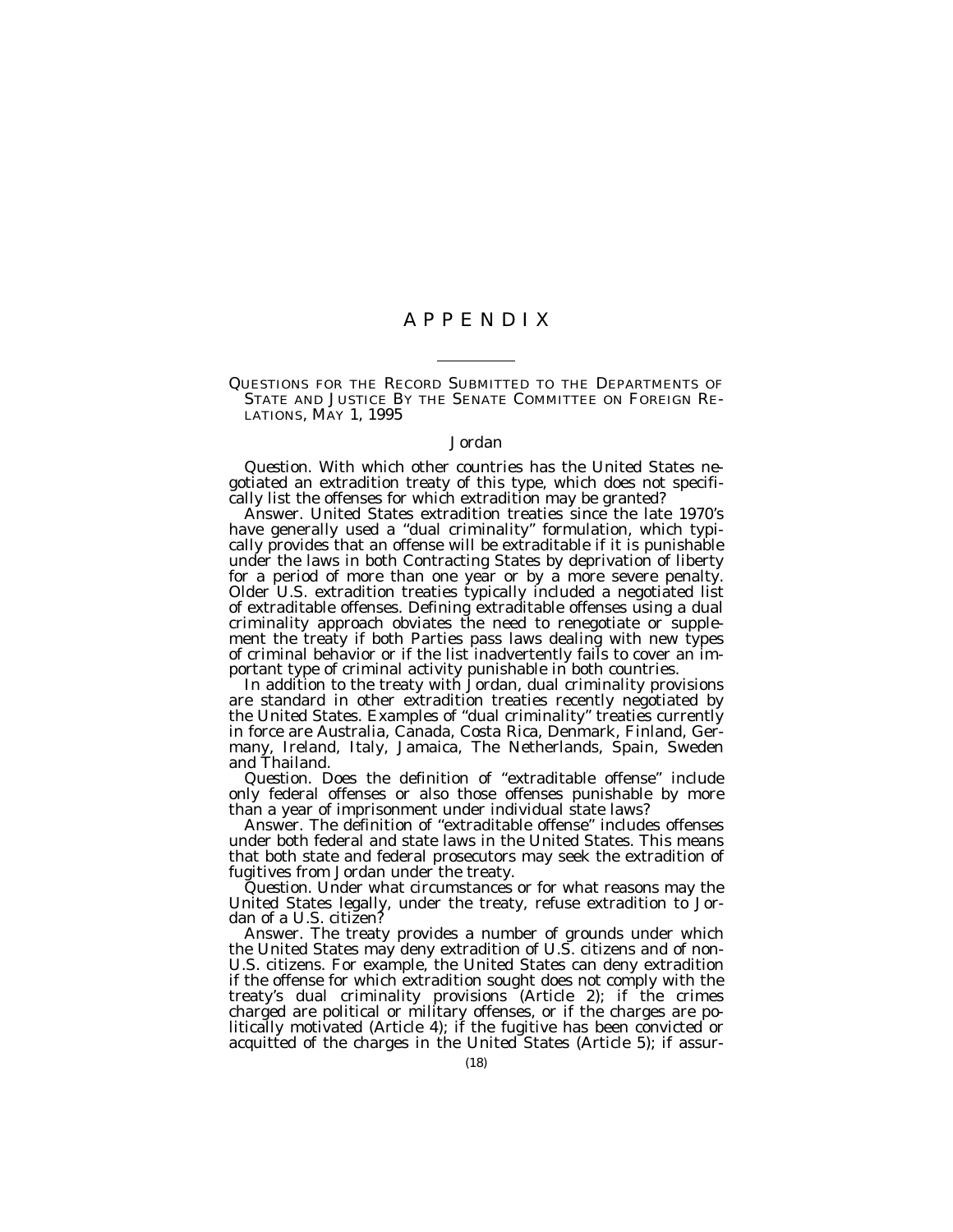ances regarding the death penalty are requested by the United States but not granted by Jordan (Article 7); if Jordan does not submit the documentation required to support a request for extradition (Article 8); if the fugitive is not removed from the Requested State once extradition has been granted (Article 12); or if the fugitive is extradited to another State (Article 14). In addition, extradition may be delayed until a United States prosecution or punishment of the fugitive sought by Jordan is completed.

Moreover, the treaty does not in any way alter existing U.S. law which requires, as a prerequisite for extradition, that a U.S. court must find, based on the information submitted by the country requesting extradition, that there is probable cause to believe that the crime charged was committed and that the person whose extradition is sought committed that crime.

*Question.* Could the United States refuse extradition in the case of a U.S. citizen who is charged with a crime for which the penalty in Jordan is significantly more severe than the penalty in the United States?

Answer. The United States could refuse extradition in circumstances where a particular crime was punishable by the death penalty in Jordan but not in the United States. Article 7 of the Treaty provides that when the offense for which extradition is sought is punishable by death under the laws in the Requesting State and is not punishable by death under the laws in the Requested State, the Requested State may refuse extradition unless the Requesting State provides such assurances as the Requested State considers sufficient that the death penalty, if imposed, shall not be carried out.

In other cases, in keeping with modern U.S. extradition treaty practice, a crime will be extraditable if it is punishable under the laws in both Contracting States by deprivation of liberty for a period of more than one year or by a more severe penalty, regardless of whether the punishment might be more severe in one or the other Contracting State. Because the United States frequently imposes more severe penalties for crimes than our treaty partners, we do not negotiate provisions that would allow one party to refuse extradition based on the severity of the penalty, with the exception of the special death penalty provision noted above.

We note that under United States law, the Secretary of State has the ultimate discretion to refuse extradition to another government under any extradition treaty.

*Question.* Could the United States refuse extradition in the case of a U.S. citizen accused of a crime if such crime was committed in response to an act which is a crime in the U.S. but not in Jordan? For example, if a woman fled to the U.S. with her child (which is kidnapping) because her husband had married another woman, or had committed some other act which is illegal in the U.S. but not in Jordan, would she be extraditable under the treaty?

Answer. Crimes are extraditable under the treaty if they are punishable under the laws in both Contracting States by deprivation of liberty for a period of more than one year or by a more severe penalty. The exceptions to this general obligation to extradite are discussed in our answer to Question #3. In addition, the Secretary of State has the ultimate discretion under United States law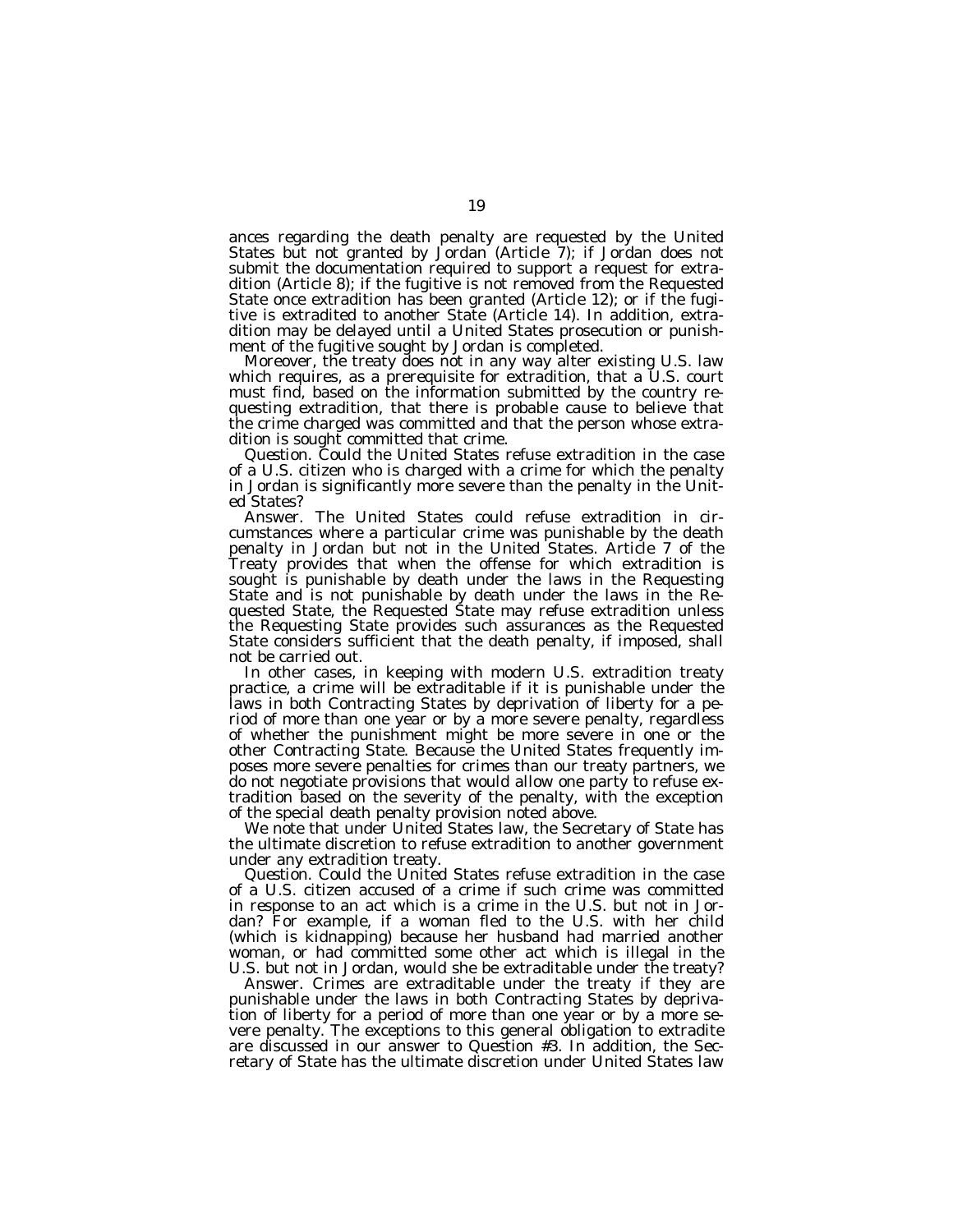to refuse extradition to another government under the extradition treaty.

The Jordan extradition treaty, like other extradition treaties negotiated by the United States, does not address the motivation of the individuals sought under the treaty, but instead focuses on whether the crime at issue is criminal in both jurisdictions and whether the treaty's other criteria for extradition are met.

*Question.* Can residents of either country use the treaty to force a government to initiate extradition procedures? For instance, could a Palestinian living in Jordan appeal under the treaty for extradition from the U.S. of an Israeli citizen accused of expropriation of Palestinian land or other offenses?

Answer. The rights under the treaty are held by the two Contracting States, i.e., the United States and Jordan. The treaty specifically provides that requests for extradition shall be submitted by the Requesting State to the Requested State. While private parties can request that their governments take certain actions under the treaty, they cannot ''force'' their government to initiate extradition procedures.

*Question.* How does the treaty define ''political offense''? Who, specifically, will make the ultimate determination of whether or not an offense is political or whether a request for extradition is politically motivated?

Answer. The phrase ''political offense'' is not defined in the treaty, not is it defined any of the extradition treaties of the United States, although it appears in virtually all of them. Consequently, what constitutes a non-extraditable ''political offense'' under United States law is a product of U.S. jurisprudence, i.e., the body of judicial decisions that has addressed the issue. Under U.S. jurisprudence, certain offenses such as treason, espionage and conducting peaceful political demonstrations would be considered political offenses by their very nature. In addition, under U.S. law, even common crimes such as assault or kidnapping have sometimes been considered political offenses for which extradition has been barred based on the particular circumstances of the case.

As under virtually all of our extradition treaties, it is the U.S. extradition court which determines whether an offense is a political offense. If the court finds the crime is a political offense for which extradition is barred, the person may not be surrendered. However, even where a court does not find the crime to be a political offense, the Secretary of State reserves the right to refuse extradition based on a determination that particular conduct is a political offense.

Under Article 4930 of the treaty, a determination that conduct is ''politically motivated'' and therefore non-extraditable may only be made by the ''competent authority'' of the Requested State, which for the United States will be the Secretary of State. This is consistent with U.S. caselaw on the issue of political motivation in extradition cases.

*Question.* In what ways, if any, does Article 4 of this treaty differ from political offense articles in other extradition treaties that the United States has ratified?

Answer. Article 4 of the treaty is typical of several of the political offense articles negotiated in recent years by the United States (e.g., The Bahamas and The Philippines). It provides that political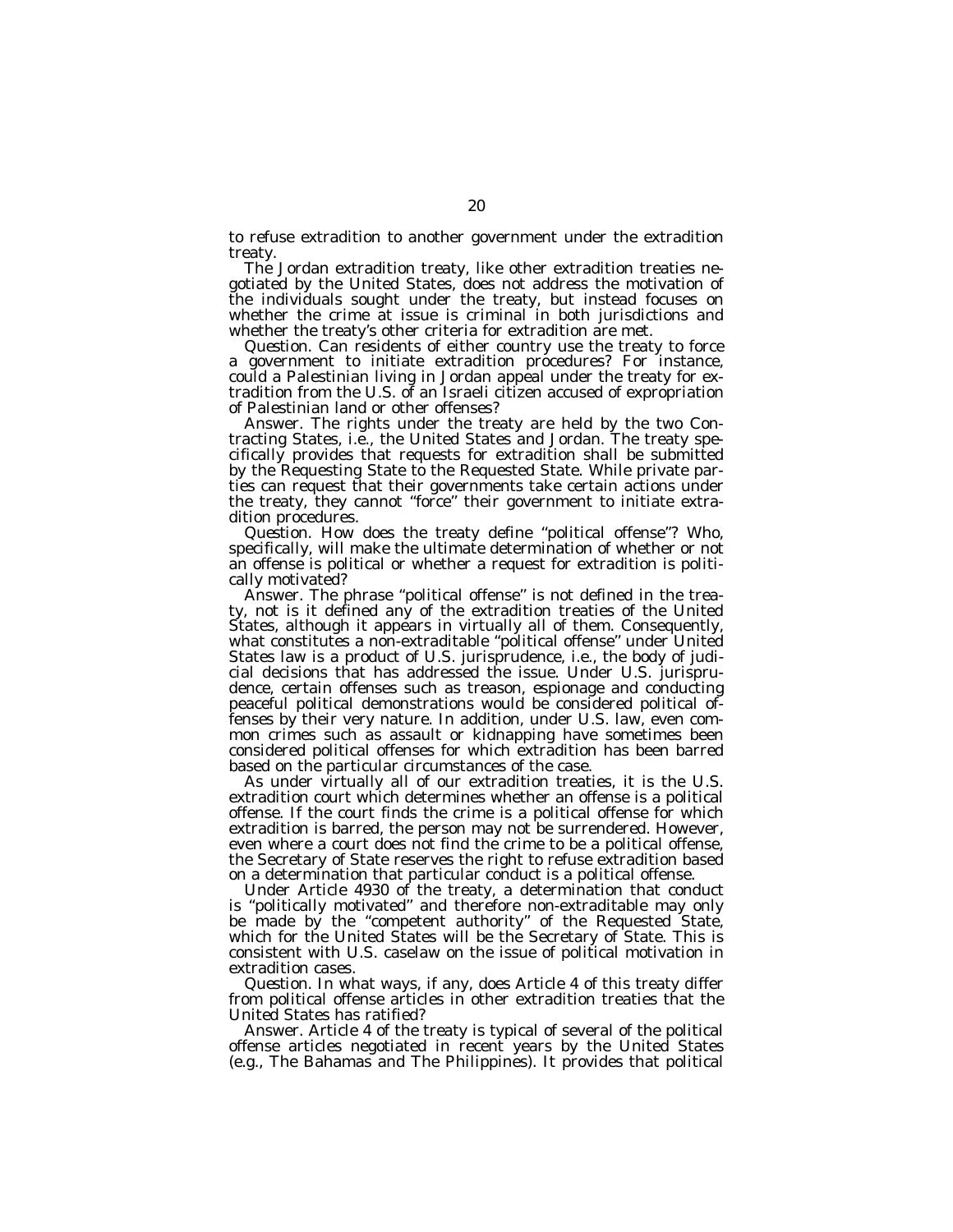offenses are non-extraditable, but states that the following are not to be considered political offenses: a murder or other violent crime against the person of a Head of State of one of the Contracting States, or of a member of the Head of State's family; an offense for which both Contracting States have the obligation pursuant to a multilateral international agreement or treaty to extradite the person sought or to submit the case to their competent authorities for decision as to prosecution; and a conspiracy or attempt to commit, or participate in, any of the foregoing offenses. Thus, offenses under terrorism or narcotics multilateral conventions to which the United States and Jordan are both parties would never be considered political offenses under the treaty. Some recent U.S. extradition treaties, particularly those negotiated with Canada and several European countries, limit even further the possible application of the political offense exception to preclude denial of extradition for certain enumerated common crime.

Article 4 also includes other provisions typical of recent U.S. extradition treaties, providing that extradition shall not be granted if the competent authority of the Requested State determines that the request was politically motivated, and that the competent authority of the Requested State may refuse extradition for offenses under military law which are not offenses under ordinary criminal law.

*Question.* The Department of State's ''Country Reports on Human Rights Practices for 1994'' states that in Jordan, ''human rights abuses include arbitrary arrest; mistreatment of detainees; prolonged detention without charge; lack of due process; official discrimination against adherents of the Baha'i faith; and restrictions on women's rights. Citizens do not have the right to change their form of government \* \* \*''. Should the United States conclude extradition treaties with governments that do not protect human rights and civil liberties we regard as fundamental?

Answer. The United States and the Hashemite Kingdom of Jordan have cooperated on law enforcement issues for many years. The negotiation of this treaty is a logical outgrowth of our past mutually beneficial cooperation and reflects our joint commitment to combat serious crime. Ratification of the U.S.-Jordan extradition treaty will enhance the scope of this cooperation. The two governments initiated treaty negotiations in 1994 when the absence of such a treaty precluded the extradition from Jordan to the United States of a dual U.S.-Jordanian national charged in the U.S. with the murder of his wife and the kidnapping of his minor children.

As noted in your question, the State Department expressed concern about a number of human rights issues in Jordan in this year's human rights report. Jordan's record can, in our view, be improved. The Government of Jordan has been responsive to U.S. concerns raised in the annual report in the past. We will continue to urge further progress in this area. We have had a useful dialogue with Jordan on human rights and legal issues, including in connection with this treaty.

We are confident that legal proceedings facing an American citizen in Jordan, extradited under the terms of this treaty, would be handled fairly and expeditiously under the provisions of Jordanian law and practice. In addition, the Committee may be assured that